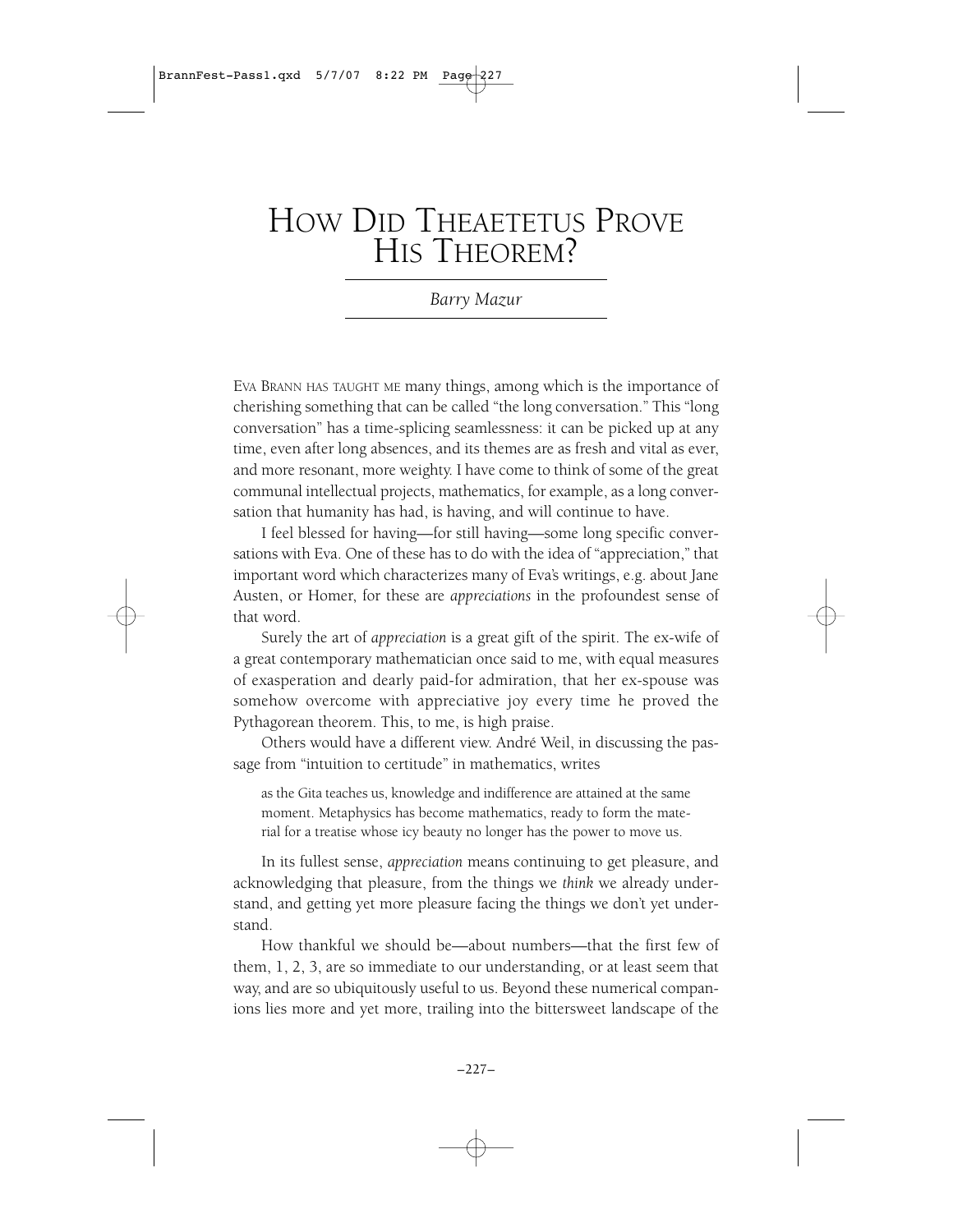Kantian *mathematical sublime* with its infinities and profundities. Happily, the "sweet" comes after the "bitter," in that, first, we bitterly face this infinite prospect: we try to grasp that ungraspable infinite with our finite minds. Only by so trying are we prepared for the sweet afterthought, that we, with our merely finite minds, can miraculously manage to comprehend the impossibility of this infinite enterprise. We each emerge from this experience with our personal consolation prize: a "starry sky within," as Kant calls it.

What isn't acknowledged in the picture painted in the previous paragraph is the abundance of insights, and sheer joy, to be had en route. Why is there so much to understand about 1, 2, 3 . . . ? Why are so many stepping stones in the path of this understanding so often joyous to the soul?

# **1 THREE ANCIENT THEOREMS ABOUT NUMBERS**

I want to discuss three mathematical gems of number theory—sources of joy, in my opinion—all three of them magnificently formulated in ancient Greek texts that have come down to us, and each of them pointing the way to far greater depths. I said *magnificently formulated* rather than *magnificently proved* but, in fact, two out of the three are both formulated and proved in Euclid's *Elements.* The third of these, Theaetetus's Theorem, alluded to in the title of this article, is formulated elegantly as Propositions 24, 25 of Euclid's Book VIII. But we will later be commenting on the proofs of these propositions as given in Book VIII.

The three gems are:

- Euclid's proof of the infinitude of prime numbers, as in Proposition 20 of Book IX of the *Elements.*
- The "Euclidean algorithm," as in Propositions 1, 2, and 34 of Book VII of the *Elements.*
- Theaetetus' theorem that—when put in modern terms—says that the square root of a whole number *<sup>A</sup>* is rational (i.e., is a fraction or a whole number) if and only if *A* is a perfect square. [So,  $\sqrt{2}$ ,  $\sqrt{3}$ ,  $\sqrt{5}$ ,  $\sqrt{6}$ ,  $\sqrt{7}$ ,  $\sqrt{8}$ ,  $\sqrt{10}$ ,  $\sqrt{11}$ ,  $\sqrt{12}$ ,  $\sqrt{13}$ ,  $\sqrt{14}$ ,  $\sqrt{15}$ ,  $\sqrt{17}$ ,  $\sqrt{18}$ , . . . are irrational.]

### **2 THEOREMS THAT PROVE THEMSELVES**

All three of these theorems are wonderfully stated in the ancient literature. But I want to make a mild reformulation of the first two, to advertise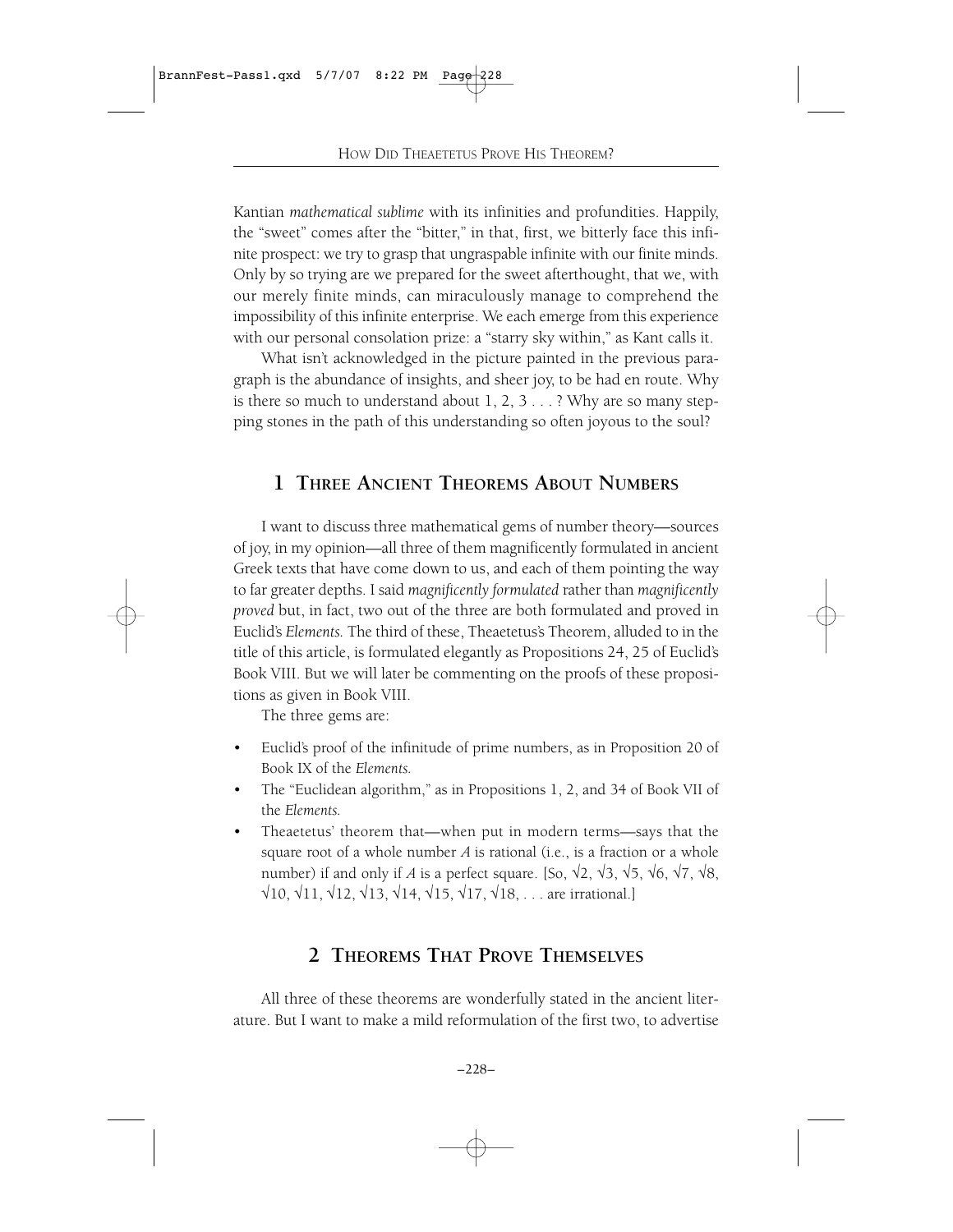a principle that I feel helps to clarify things, whenever it is applicable. I'll call it the **self-proving theorem** principle. In effect, if you can restate a theorem, without complicating it, so that its proof, or the essence of its proof, is *already contained in the statement of the theorem,* then you invariably have

- a more comprehensible theorem,
- a stronger theorem, and
- a shorter and more comprehensible proof!

The first two theorems have "self-proving" formulations. Here they are:

# **3 EUCLID'S PROOF OF THE INFINITUDE OF PRIMES**

"Infinite" is a word with a built-in *negative polarity.* It is *not* something, i.e., not finite. There is a vast ancient conversation about this, centering on the shades of intention behind the word *apeiron* meaning—variously —unbounded, unlimited, indefinite, . . . all of these translations having a telltale negative prefix. All the more remarkable, then, is Dedekind's positive-sounding definition of **infinite set** as a Hilbert hotel, so to speak; that is, as set *S* for which there is a one-one correspondence of *S* with a proper subset of itself.

Whenever we say we have proven a negative *something,* we have usually actually proven a positive *something else.* The see-saw aspect of Kant's antinomies in the *Critique of Pure Reason* has that quality, where you shift polarity (negative-to-positive, positive-to-negative) as you change viewpoint. But proofs and demonstrations by their very nature "accentuate the positive."

Often, perhaps always, when we translate a positive statement to a negative one, there is information—sometimes subtle, sometimes gross—that is lost in this translation. One sees this most poignantly in some important theorems that are actually packaged as "negative results" and "limits of reason," and yet, what they are directly providing—before being recast as negative—is some extraordinary affirmation of reason. One example of this is Matjasevic's famous proof that there is no algorithm to determine whether a polynomial equation in many variables with whole number coefficients has or doesn't have a solution in whole numbers. I've just stated it in negative terms, but what is actually proven is the richness of diophantine expression: roughly speaking, that *any* collection of whole numbers that can be algorithmically listed by a computer can also be described by diophantine means.

–229–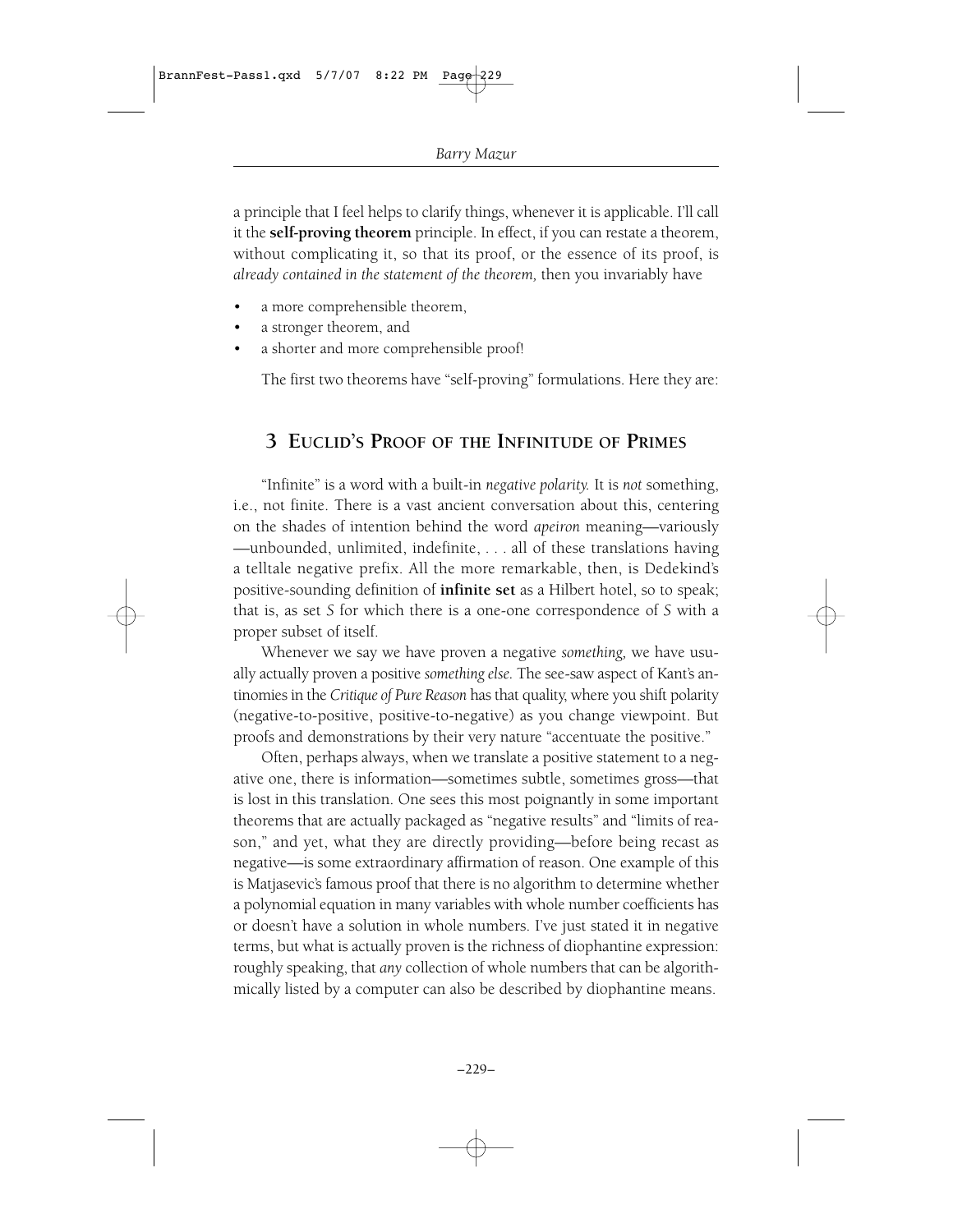All this is preamble to my stating Euclid's theorem in a positive way, essentially as it is given in the *Elements,* i.e., as a self-proving theorem. It is helpful to put the theorem in an "exchange of gifts" mode; that is, a "You give me an *X* and I'll give you a *Y*" format.

*If you give me any finite (non-empty, of course!) collection of prime numbers, I will form the number N that is 1 more than the product of all the primes in the collection, so that every prime in your collection has the property that when N is divided by it, there is a remainder of 1. There exists at least one prime number dividing this number N and any prime number dividing N is new in the sense that it is not in your initial collection.*

The proof of this is essentially contained in its statement. My number *N* is contrived to have the property that all the primes of your collection cannot be prime divisors of *N,* for they each leave a remainder of 1 when one tries to divide my *N* by them. But *N,* being bigger than 1, has some prime dividing it.

For example, if you gave me the "collection" consisting only of the prime 2, the *N* that I would form would be  $2 + 1$  or  $N = 3$ , which is itself a "new" prime not on your list. If then, you gave me as list the primes 2 and 3, the N that I would form would be  $2 \cdot 3 + 1$ , or  $N = 7$ , again itself a "new" prime not on your list. If you gave me as list 2, 3 and 7, my *N* would be  $2 \cdot 3 \cdot 7 + 1 = 43$ , and yet again it would be itself a "new" prime not on your list. If you enriched your list with this newly found prime, and give me 2, 3, 7, 43, I would form as "my" *N*, the number  $N = 2 \cdot 3 \cdot 7 \cdot 43 +$  $1=1807$ . Now my *N* is not prime—as it had been in the previous cases for it factors:  $1807 = 13 \times 139$ . Both factors, 13 and 139, are primes. At this point we have a bonanza, in that both of these primes, 13 and 139 as we would have known, from Euclid's proof even without looking back at our list—are "new," i.e., not on our list.

The general consequence, then, is that *no* finite list that you could give me will exhaust the totality of all prime numbers: I have shown you a way of finding new prime numbers that are not on *any* finite list. What a mixture we have here of simplicity and depth!

### **4 THE EUCLIDEAN ALGORITHM**

When I talk of "number" I will mean positive whole number. A **divisor** of a number *N* is a number *d* that *divides N evenly,* meaning that it divides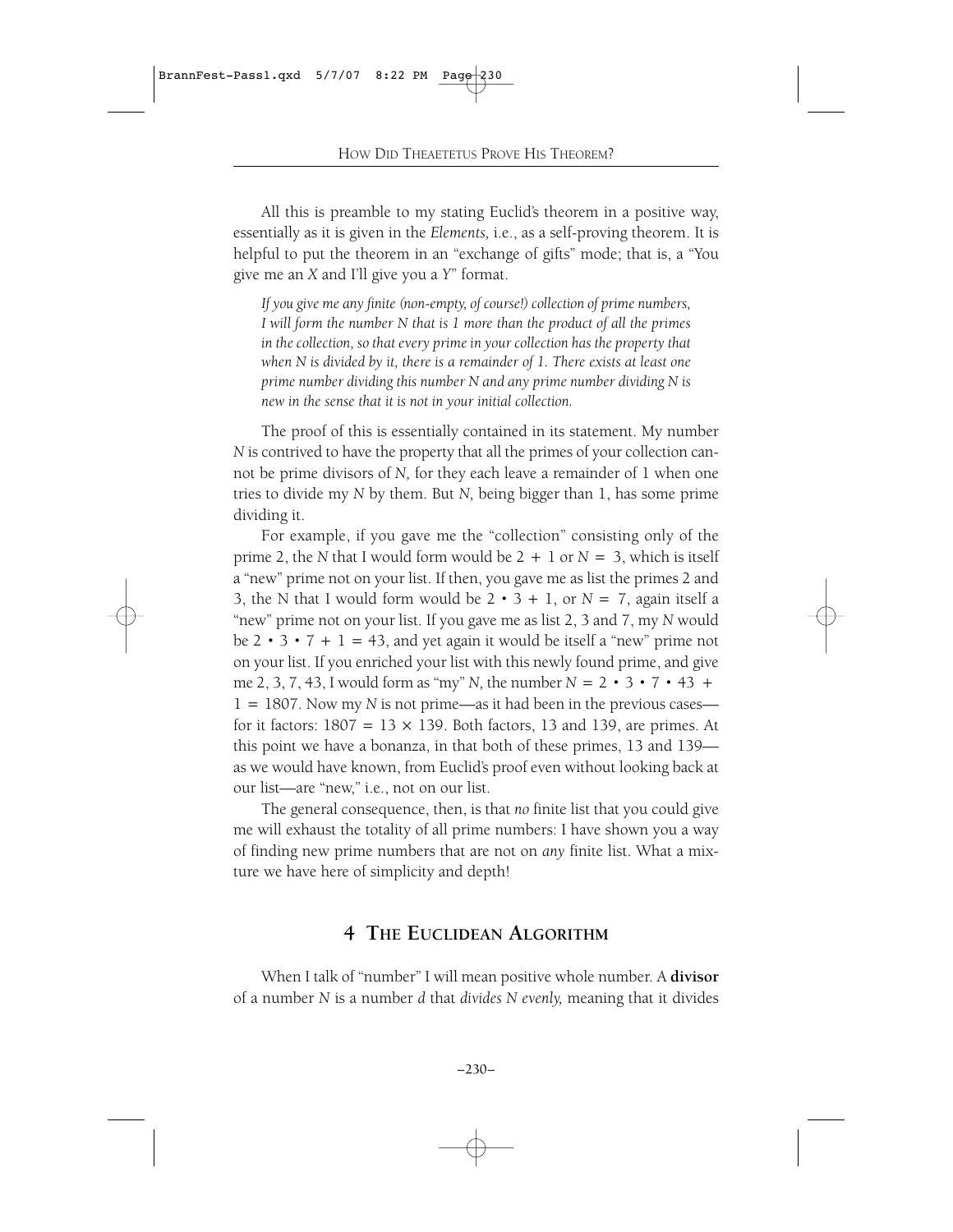N with *no remainder;* in other words, the number *d* is a divisor of *N* if, and only if, the fraction  $N/d$  is a whole number.

So, for example, 4 is a *divisor* of 12, for 12 divided by 4 is 3. But 5, for example, is not a divisor of 12: if you try to divide 12 by 5 you get a *remainder* of 2. In fact the only *divisors* of 12 are

1, 2, 3, 4, 6, and 12 itself.

We need only two other pieces of official vocabulary, *common divisors* and *greatest common divisor,* and they each have the meanings that you might expect: If you have a pair of numbers, a **common divisor** of them is just a number that is a divisor of each of them. For example, the common divisors of the pair 12 and 18 are 1, 2, 3, and 6. The **greatest common divisor** of a pair of numbers is the largest of their common divisors. So, the *greatest common divisor* of the pair 12 and 18 is 6.

This notion of *greatest common divisor* is pivotal in any dealings one has with numbers, and a major insight in Euclid's number theory—that is, his Book VII—is the recognition of the key role played by greatest common divisor, which is, nowadays, lovingly given the acronym GCD.

In our example, above, we easily worked out that the greatest common divisor of 12 and 18 is 6. But when the pair of numbers gets large, it is not immediately apparent how to compute their greatest common divisor. This is where the Euclidean Algorithm comes in. I'll state it in its splendid simplicity:

*Suppose you are given a pair of numbers A and B with A greater than B. Any common divisor of A and B is a common divisor of B and A* – *B; and conversely, any common divisor of B and A* – *B is a common divisor of A and B.*

That's it! In the above modest sentence you have the working innards of the single most used algorithm in the history of algorithms. Not only is it, when spiffed up the tiniest bit, a fast-working process, but it is the very model of a fast-working process; its *rate of operation* sets the standard by which the speed of other algorithms is judged. And the proof of the Euclidean Algorithm? It depends on nothing more than knowing that if a number divides *A* and *B* then it divides *A*-*B* and *B*; and conversely. In a sense, the Euclidean Algorithm is simply stating its own proof.

Now its *proof* may be immediate, but its *use* is far-reaching. The beauty is that you can run this little machine first forward, and then backward, and in each of these runs you will get (different) important information.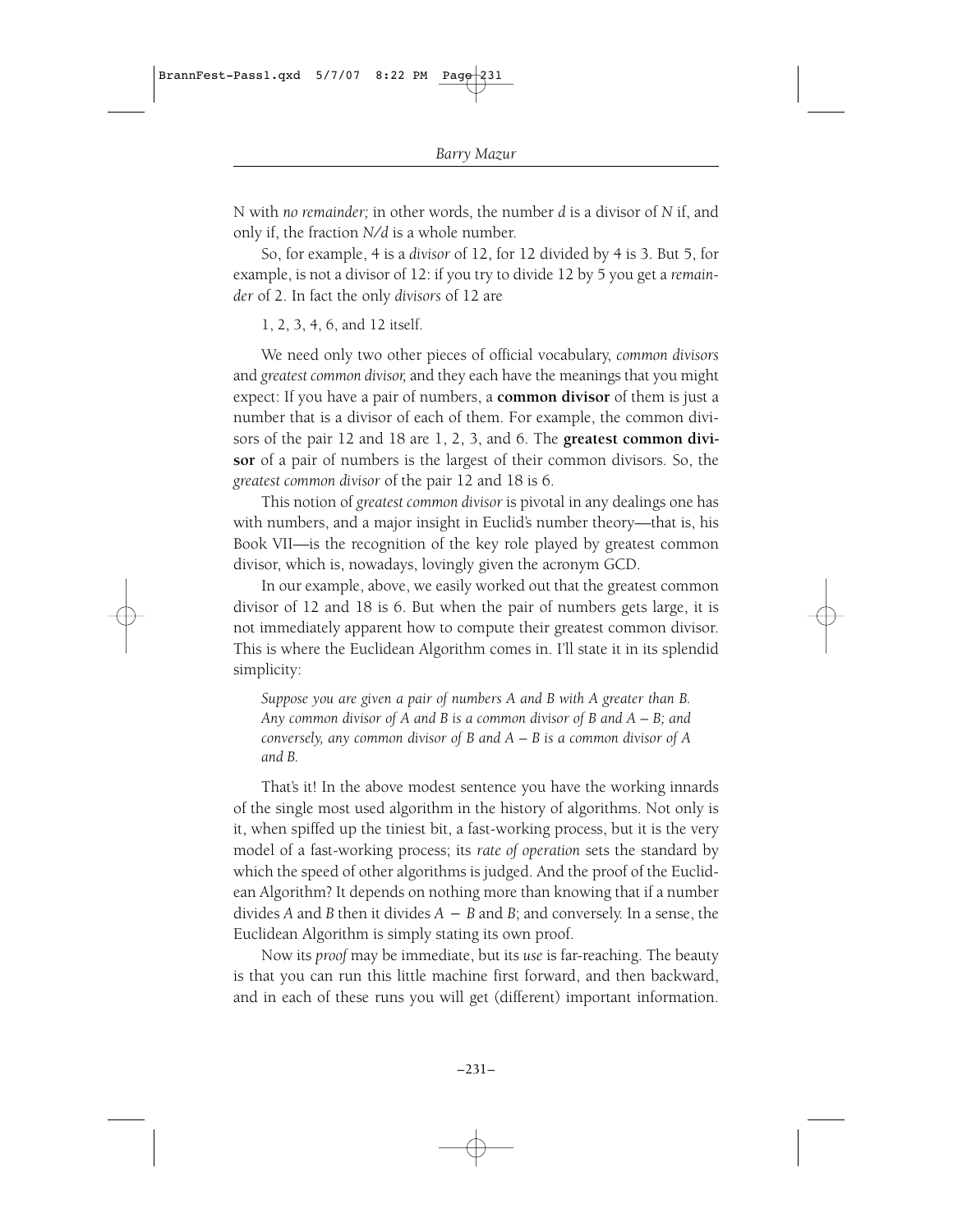Here is a brief "Manual for Use" of this Euclidean Algorithm (cast in a slightly more modern idiom than you will find in Euclid).

To get the *greatest* common divisor of any two numbers, *A* and *B*, you run the algorithm forward. I mentioned above that to get it to be speedy you should spiff it up a bit. Here's how. If *A* is greater than *B*, you may as well subtract *B* as many times from *A* as you can, all at once, to arrive at a number, *A*-*nB*, that is less than or equal to *B*. Then the numbers *B* and *A*-*nB* have the same GCD as *A* and *B* do. Repeated application of this Euclidean Algorithm will successively reduce the size of the pair of numbers whose greatest common divisor you are seeking.

This reduction of size of the numbers we are dealing with is a crucial point. *Any* process that has to do with (positive whole) numbers and whose application either reduces the size of the numbers being dealt with, or else terminates, *must terminate.*

This is the case with our Euclidean Algorithm. Moreover, the chain of iterated application of this algorithm *can only* no longer be repeated—indeed will terminate—when the pair of numbers (whose greatest common divisor you are reduced to finding) are *equal numbers,* for then no further subtraction of a *B* from an *A* is permitted. At this point, however, the answer stares us in the face, for the greatest common divisor of a pair of equal positive whole numbers is indeed that common number.

Try it on any pair of numbers you want; say  $A = 2975$  and  $B = 221$ .

- (*First application of the Euclidean algorithm*) We can subtract *B*=221 thirteen times from *A*=2975 to get that the GCD of 2975 and 221 is the same as the GCD of 221 and 2975 -  $(13 \times 221) = 102$ . So think of 221 as our *new A* and 102 as our *new B,* and to find their GCD, repeat:
- (*Second application of the Euclidean algorithm*) We can subtract  $B = 102$ twice from *A*=221 to get that the GCD of 221 and 102 is the same as the GCD of 102 and  $221 - (2 \times 102) = 17$ . So think of 102 as our *new* "*A*" and 17 as our *new* "*B,*" and repeat again:
- (*Third application of the Euclidean algorithm*) We can subtract 17 five times from 102 to get that the GCD of 102 and 17 is the same as the GCD of 17 and  $102 - (5 \times 17) = 17$ . And now, we're done, for the GCD of 17 and 17 is, of course, 17.

**Conclusion:** The GCD of the pair  $A = 2975$  and  $B = 221$  is 17.

But let us not turn this little machine off yet, for the even deeper application is to be had when we run it backwards: Looking at the "second application" above, we see that our GCD, namely 17, is  $221 - (2 \times 102)$ , which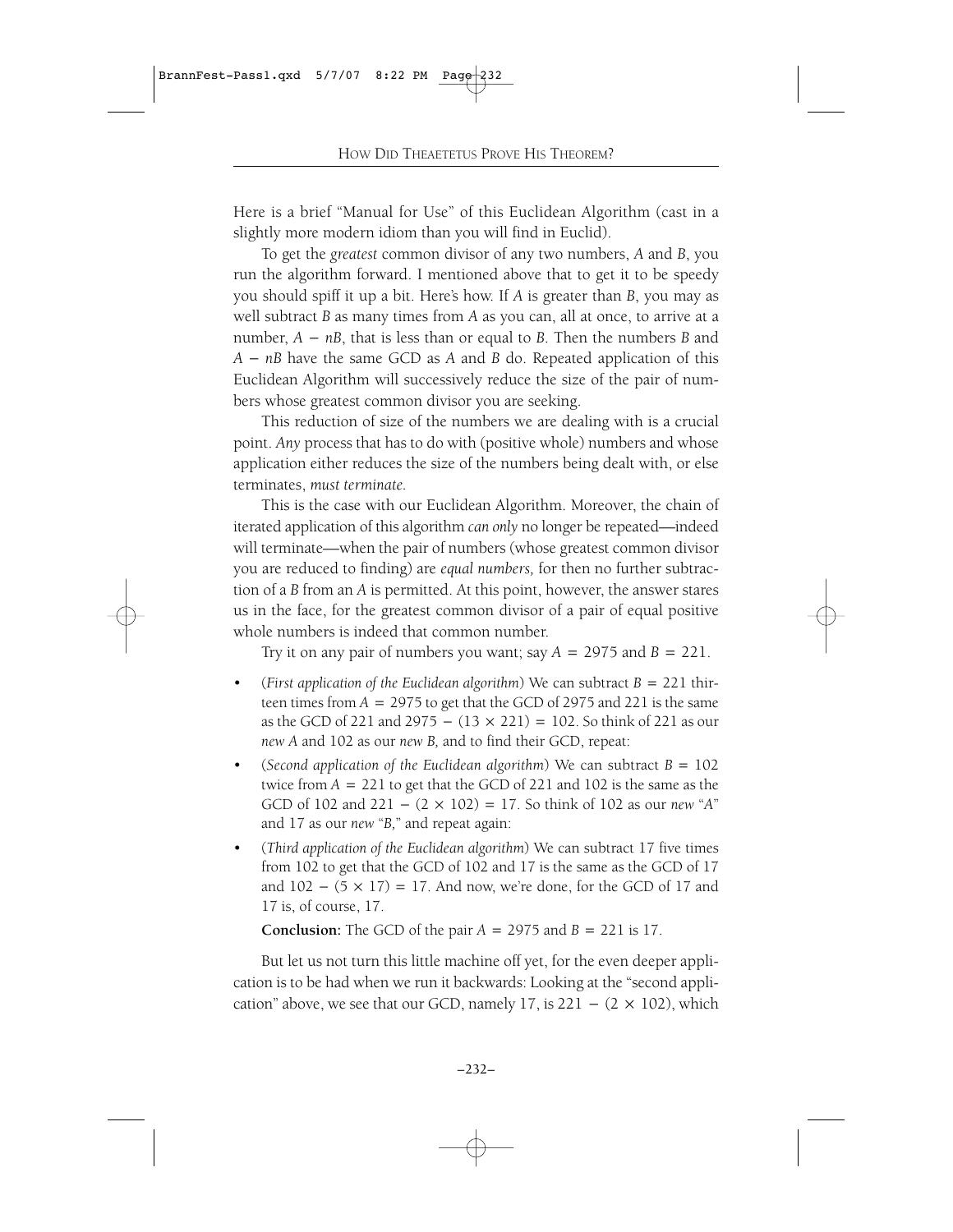I want to think of as  $(1 \times 221) - (2 \times 102)$ ; the *second application* above is telling us that 17 is a multiple of 221 minus a multiple of 102. Now looking at the "first application,' we see that 102 is  $2975 - (13 \times 221)$ , which I want to think of as  $(1 \times 2975) - (13 \times 221)$ ; similarly, the *first application* above is telling us that 102 is a multiple of 2975 minus a multiple of 221. Putting these together, we get that 17, our GCD of our initial pair of numbers 2975 and 221, is expressible as a difference of multiples of these two numbers; specifically:

 $17 = (1 \times 221) - (2 \times 102) = (1 \times 221) - 2 \times (2975 - 13 \times 221)$  $=(27 \times 221) - (2 \times 2975).$ 

This, then, is what the Euclidean algorithm does for us: it computes the greatest common divisor of a pair of numbers elegantly for us, and then when run backward—it expresses that GCD as a difference of multiples of those two numbers. This is precious information, for it is the key to some of the deep foundational results about numbers, as we shall see in section 10 below.

### **5 THE EUCLIDEAN ALGORITHM, IN EUCLID**

The account just given of Euclid's algorithm was reasonably faithful, I feel, to the spirit of Euclid's Book VII. But I did take liberties to make some shifts and changes. To appreciate the nature of Euclid's text, it pays to discuss these changes. You might wonder why when I gave a reference in Euclid to *the Euclidean algorithm,* I listed not one proposition, but rather three of them (Propositions 1, 2, and 34). Why did it take Euclid three propositions, two of them coming at the beginning of Book VII and one coming at the end of the book, to express his algorithm?

First, since Euclid makes a sharp distinction between "the unit" (i.e., what we would call the *number* 1) and numbers that actually denote a plurality (i.e., numbers  $\geq$  2), he is drawn to provide separate but similar accounts of his algorithm depending upon whether the result it gives, as greatest common divisor, is a unit (this is discussed in Proposition 1) or is what Euclid would consider to be a bona fide number—i.e., is 2 or greater (this is discussed in Proposition 2).

Second, in the discussion I gave in the previous section, the "Manual for Use" that was offered came immediately after the basic statement of the algorithm. This is not what happens in Euclid's Book VII. In rough terms,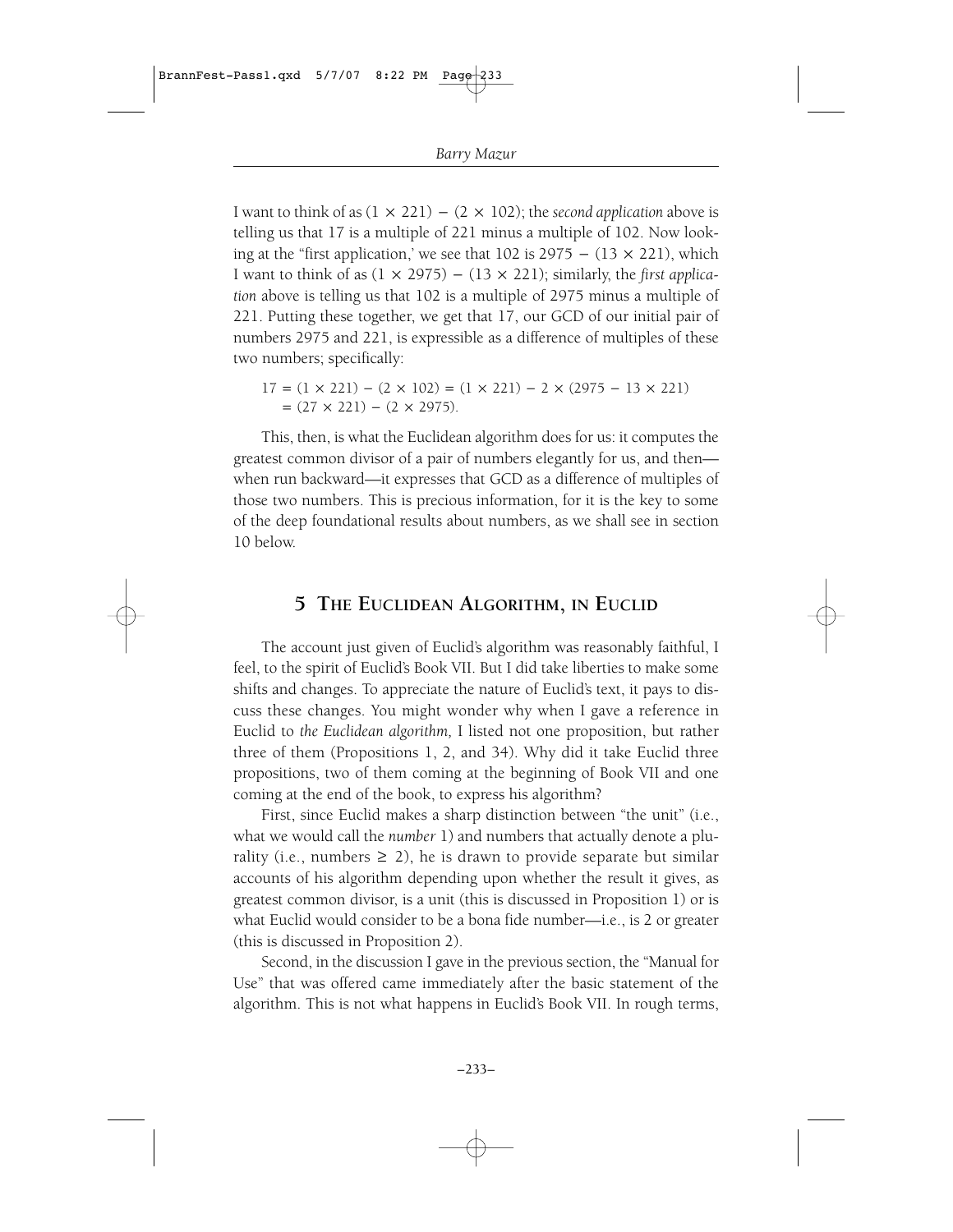it is Proposition 34—only coming towards the end of the book—that tells us how to effectively use Euclid's algorithm.

That the explanation of how to make use of this marvelous algorithm ambles in so late in this little volume implies something quite curious about what occurs in the middle of Book VII, as we will see later.

Related to this, and altogether astonishing, is the strange fact that *not even a single specific numeral* makes its appearance in all of Book VII, the earliest profound treatise on numbers that we have. Much scholarly debate concerns itself with whether *diagrams* did or did not occur in early manuscripts of Euclid's volumes on geometry, and what role they played in the constructions and demonstrations in geometry. It might also be worthwhile to ponder the lack of numerical examples—or any specific numbers at all in Euclid's foundational text on number theory, and to ask what this implies about the way in which the text was studied, or was meant to be studied.

### **6 THEAETETUS**

A friend<sup>1</sup> once pointed out to me that the Platonic dialogue, *Theaetetus*, is framed in such a way that one might take its central text to be something of a legal deposition—fastidiously preserved and presented only thirty years or so after the trial of Socrates—giving evidence that Socrates had indeed *not* perverted Athenian youth. For we are given two intensely vivid portraits in the dialogue: of young Theaetetus, in focussed conversation with Socrates about the nature of knowledge; and of older Theaetetus, now an Athenian general, mortally wounded in carrying out his duties for Athens. The general refuses to take time to rest in Megara, for he is in a hurry to get home to Athens, desiring to die in his native city. The dialogue, then, is itself a testimonial to the commitment of philosophy to *long conversation* unrestricted by the time exigencies of the water-clock in Athenian law courts.

Here is the statement of young Theaetetus' theorem, as described in the dialogue (147, 148; Loeb transl.):

THEAET. We divided all numbers into two classes. The one, the numbers which can be formed by multiplying equal factors, we represented by the shape of the square and called **square** or **equilateral** numbers.

SOC. Well done!

THEAET. The numbers between these, such as 3 and 5 and all numbers which cannot be formed by multiplying equal factors, but only by multiplying a greater by a less or a less by a greater, and are therefore always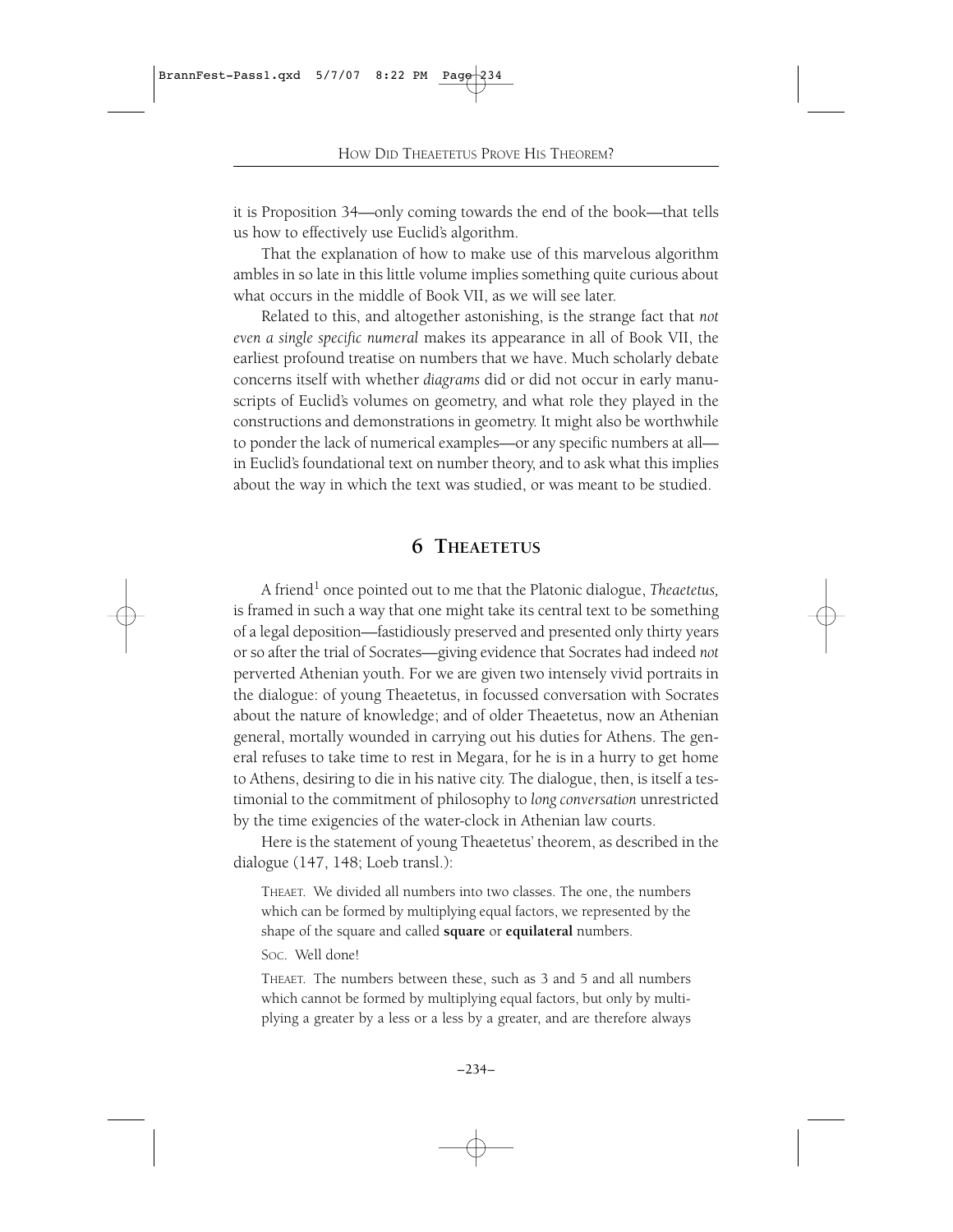contained in unequal sides, we represented by the shape of the oblong rectangle and called **oblong** numbers.

SOC. Very good; and what next?

THEAET. All the lines which form the four sides of the equilateral or square numbers we called **lengths,** and those which form the oblong numbers we called **surds,** because *they are not commensurable with the others in length,* but only in the areas of the planes which they have the power to form. And similarly in the case of solids.

In modern language:

**The Theorem of Theaetetus.** The square root of any (whole) number that is not a perfect square (of whole numbers) is irrational. The cube root of any (whole) number that is not a perfect cube (of whole numbers) is irrational.

As I have already mentioned, we will be discussing the proof of this theorem, as it appears in the extant ancient literature. What is strange, though, is that a popular delusion seems to be lurking in the *secondary literature* on this topic. Specifically, you will find—in various places—the claim that Theaetetus' theorem is proven in Proposition 9 of Book X of Euclid's *Elements.* It doesn't serve any purpose here to list the places where you find this incorrect assertion, except to say that it is incorrect, and it remains a thriving delusion since at least one important article published as late as 2005 repeats it. It is an especially strange delusion since nothing subtle is going on here. Even a cursory glance at Proposition 9 of Book X will convince you that what is being demonstrated there—if you take it in a modern perspective—is an utter triviality. Proposition 9 of Book X stands, though, for an important issue in ancient thought if taken on its own terms, but it won't prove irrationality of anything for us, let alone irrationality of all the numbers that Theaetetus proves. One might imagine that Heath's commentary on this—which is perfectly clear, and says exactly what is indeed proved in Proposition 9—would dispel the misconception that Theaetetus' theorem about the irrationality of surds is contained in this proposition, but it seems that this has held on with some tenacity. I would guess that the source of this error is quite early, as early as the commentaries of Pappus, but I offer this guess timidly because that would seem to imply that poor Proposition 9 of Book X has been often cited but far less often read with attention since the fourth century AD.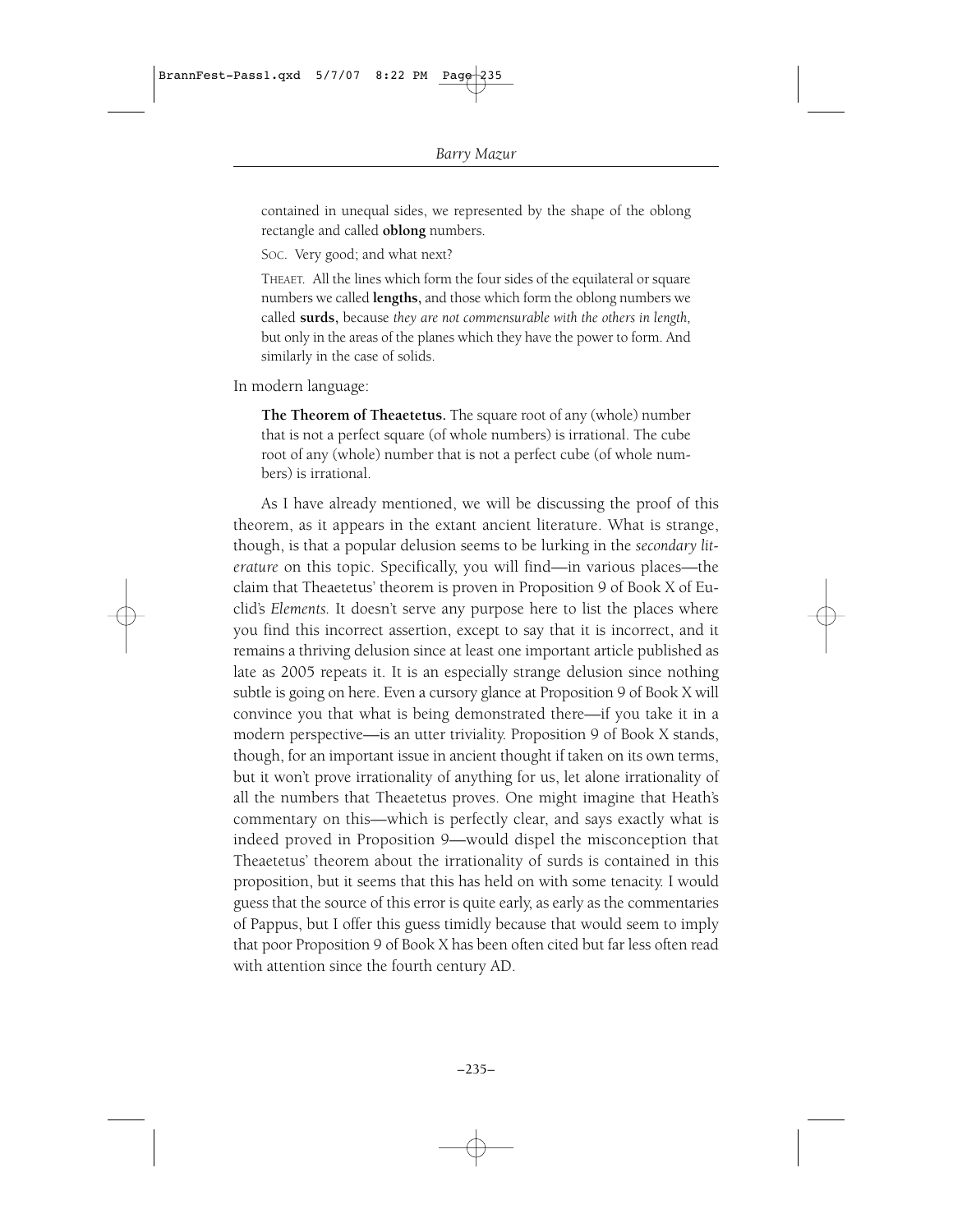# **7 PAPPUS**

Here, then, are some curious statements of Pappus<sup>2</sup> on the subject; I hope some historian of mathematics will elucidate them for us.

[Theaetetus] divided all numbers into two classes, such as are the product of equal sides (i.e., factors) on the one hand, and on the other, such as are contained by a greater side (factor) and a less; and he represented the first [class] by a square figure and the second by an oblong . . .

Euclid, on the other hand, after he examined this treatise (or theorem) carefully for some time and had determined the lines which are commensurable in length and square; those, namely, whose squares have to one another the ratio of a square number to a square number, proved that all lines of this kind are always commensurable in length . . .

[T]he difference between Euclid's proposition and that of Theaetetus which precedes it, has not escaped us . . .

Is Pappus referring to some proposition of Euclid not available to us? Is Pappus, in contrasting Euclid with Theaetetus, suggesting that Theaetetus has proven the deeper theorem, or that Euclid has? Or is the statement that "the difference between Euclid's proposition and that of Theaetetus which precedes it, has not escaped us" making no comment on the relative merits of the two results, but only that Pappus sees them as different? I know of no modern commentary on this sentence in Pappus beyond the remarks in the volume cited, which indeed refer to Proposition 9 of Book X; it is an especially confusing matter, because there are hints in loc. cit. section 11 (page 74) that Pappus believes that it is Euclid's result that is the deeper: Pappus notices there that the r and s of Euclid, being lengths, can themselves be irrational (relative to some unnamed, but stipulated unit measure, of course) and Euclid's proposition covers this, whereas Theaetetus' language, which is in effect about ratios of "numbers to numbers," precludes thinking about such a situation. To a modern, however, introducing an irrelevant extra unit—which is what Pappus claims Euclid is doing—is a red herring and not a whit more general. Pappus seems insensitive to this, but is focussed, rather, on the (important to him, of course) issue of transference, or translatability, of the notion of ratio from the context of *lengths* to that of *numbers.*

However one interprets this text, one has to admire the intensity of Pappus's convictions about the subject matter. Pappus writes that he holds ignorance of the fact that incommensurables exist to be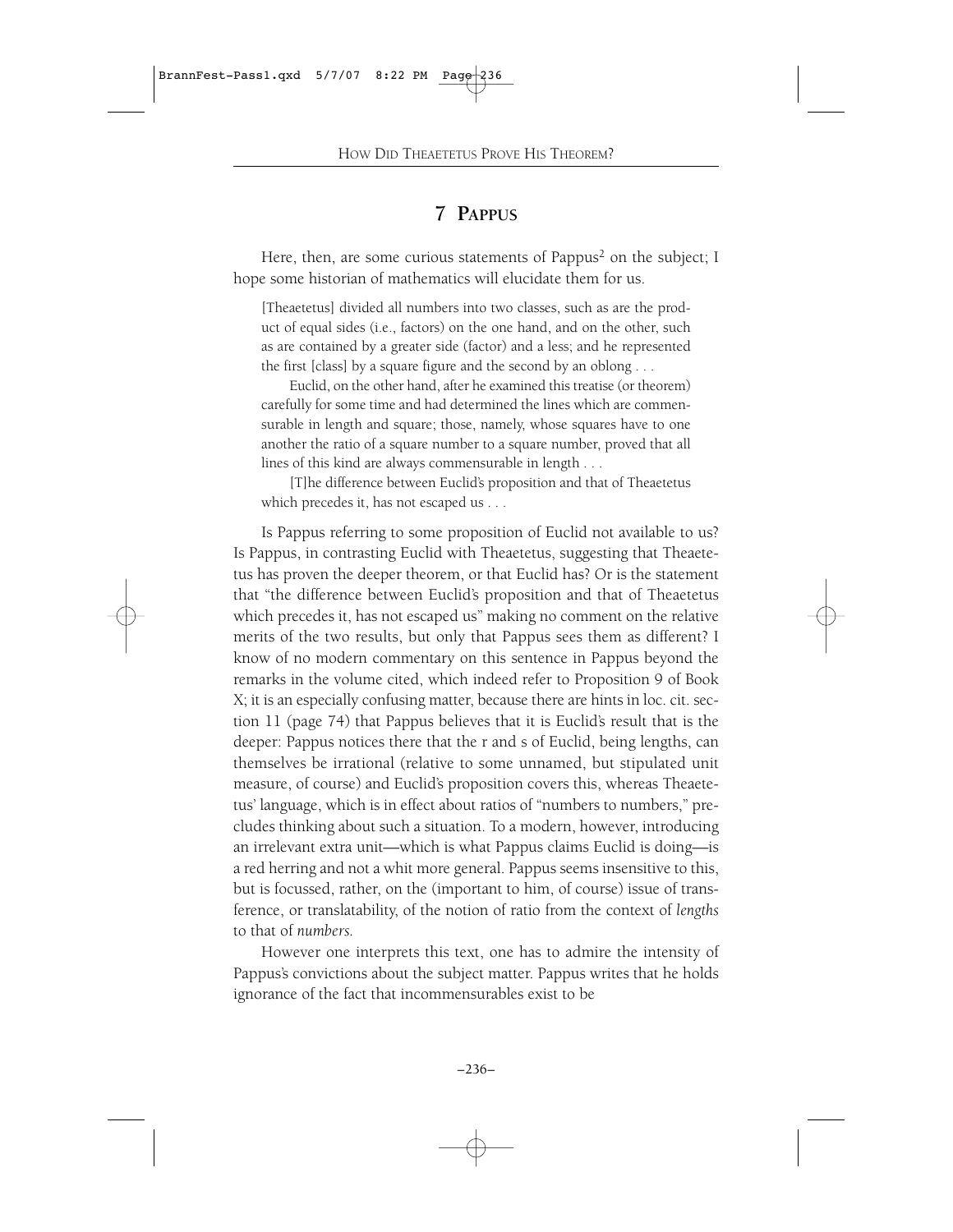a brutish and not a human state, and I am verily ashamed, not for myself only, but for all Greeks, of the opinion of those men who prefer to believe what this whole generation believes, [namely], that commensurability is necessarily a quality of all magnitudes.

# **8 INCOMMENSURABILITY** OF  $\sqrt{2}$  : **1** AND **THE "EVEN AND THE ODD"**

There are two well-known proofs of the irrationality of  $\sqrt{2}$  that turn on the distinction of *even* and *odd.* So if the Pythagoreans were—as they are reputed to have been—involved in these matters, it is fair enough that Aristotle at one place refers to the Pythagoreans as (my rough paraphrase) "the folks of the even and the odd."

I will rapidly review both of these proofs; what may be worth bearing in mind is that the even/odd distinction in the first of these proofs has to do with the actual numbers involved, while in the second proof it has to do with the exponents of the factors involved.

### (1) To prove: that the equation  $\sqrt{2} = n/m$  is impossible with *n* **and** *m* **(positive) whole numbers.**

First assume that the fraction *n*/*m* is in "lowest terms," so that either the numerator or the denominator (*n* or *m*) is odd.

Next, by squaring (both sides of) that putative equation  $\sqrt{2} = n/m$ , you get the equation

$$
2m^2 = n^2
$$

which tells us that  $n^2$  is even; since the square of an odd number can be seen to be odd, we get that *n* itself is even; so *m* must be odd.

Now use the even-ness of *n,* to know that you may write *n* as twice a whole number; say, *n*=2*k.* Then substitute 2*k* for *n* in the displayed equation, to get:

$$
2m^2 = (2k)^2 = 4k^2.
$$

The coup de grace comes when you simplify this displayed equation by dividing by 2, and get  $m^2 = 2k^2$  telling you that  $m^2$ , and hence *m* itself, must be even.

This is an absurdity because we know that both *m* and *n* are even, which contradicts the initial reduction of the fraction *n*/*m* to "lowest terms." The only conclusion one can make is that the initial supposition that there is an equation of the form  $\sqrt{2} = n/m$  is wrong.

The second proof will give us the same kind of conclusion.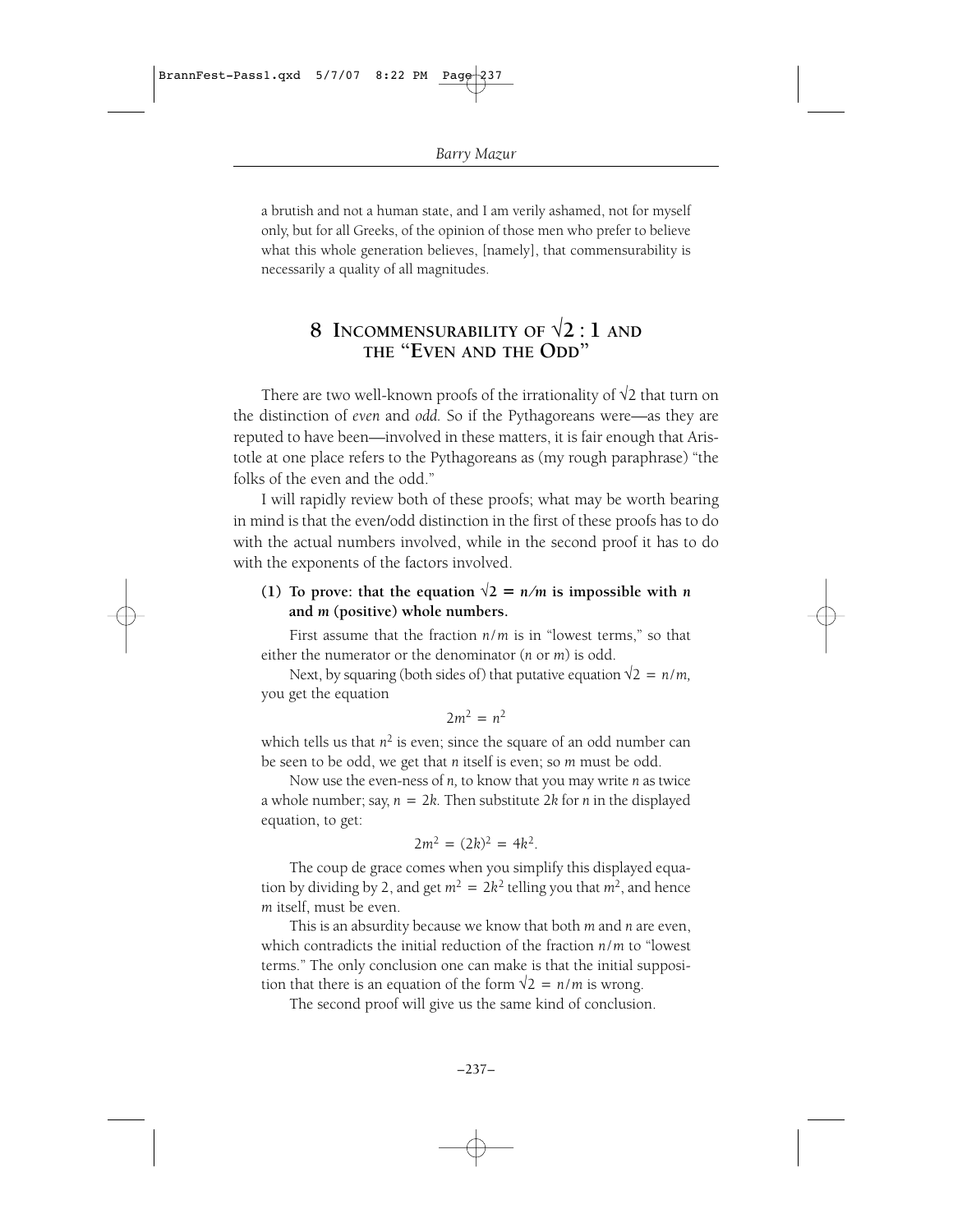(2) To prove: that the equation  $\sqrt{2} = n/m$  is impossible with *n* **and** *m* **(positive) whole numbers.**

As in the first proof, we come to the same equation,  $2m^2 = n^2$ . But now we argue

- that the "number of prime factors" of the number on the righthand side of this equation is even, for it is a perfect square, and the number of prime factors of a perfect square is even, while
- the number on the left-hand side of the equation is odd for it is the product of the prime number 2 by a perfect square.

This would be a contradiction *if* we knew also that any number can be written as a product of prime numbers *uniquely* where the only possible variation is in the order of the prime factors. We would even get our contradiction if we only knew that you cannot write a given number as a product of an even number of prime factors, and also as a product of an odd number of prime factors. But we have to know *something* along those lines.

That initial *if* is a big *if.* It is in fact true that any number can be uniquely written as a product of prime numbers: this theorem is variously called the *unique factorization theorem,* or the *fundamental theorem of arithmetic.* Indeed, it is very decidedly fundamental, for much theoretical work about numbers depends critically on its truth. This *fundamental theorem of arithmetic* has a peculiar history. It is not trivial, and any of its proofs take work, and, indeed, are interesting in themselves. But it is nowhere stated in the ancient literature. It was used, implicitly, by the early modern mathematicians, Euler included, without anyone noticing that it actually required some verification, until Gauss finally realized the need for stating it explicitly, and proving it.

The relevance of proof (2) to our story is twofold. First, there is a proof of irrationality of  $\sqrt{2}$  in Book X, (Proposition 117) that is close in spirit to proof (2). This Proposition 117, a probable late addition, is not included in Heath's translation. Second, some of the known proofs of Theaetetus' theorem follow the general lines of proof (2). Here is a modern proof.

### **(3) To prove (Theaetetus' Theorem): that the equation**  $\sqrt{d} = n/m$ **is impossible with** *n* **and** *m* **(positive) whole numbers if** *d* **is a whole number not a perfect square.**

As in the previous two proofs, we contemplate the putative equation

$$
dm^2=n^2,
$$

and wish to show that it leads to a contradiction.

$$
-238-
$$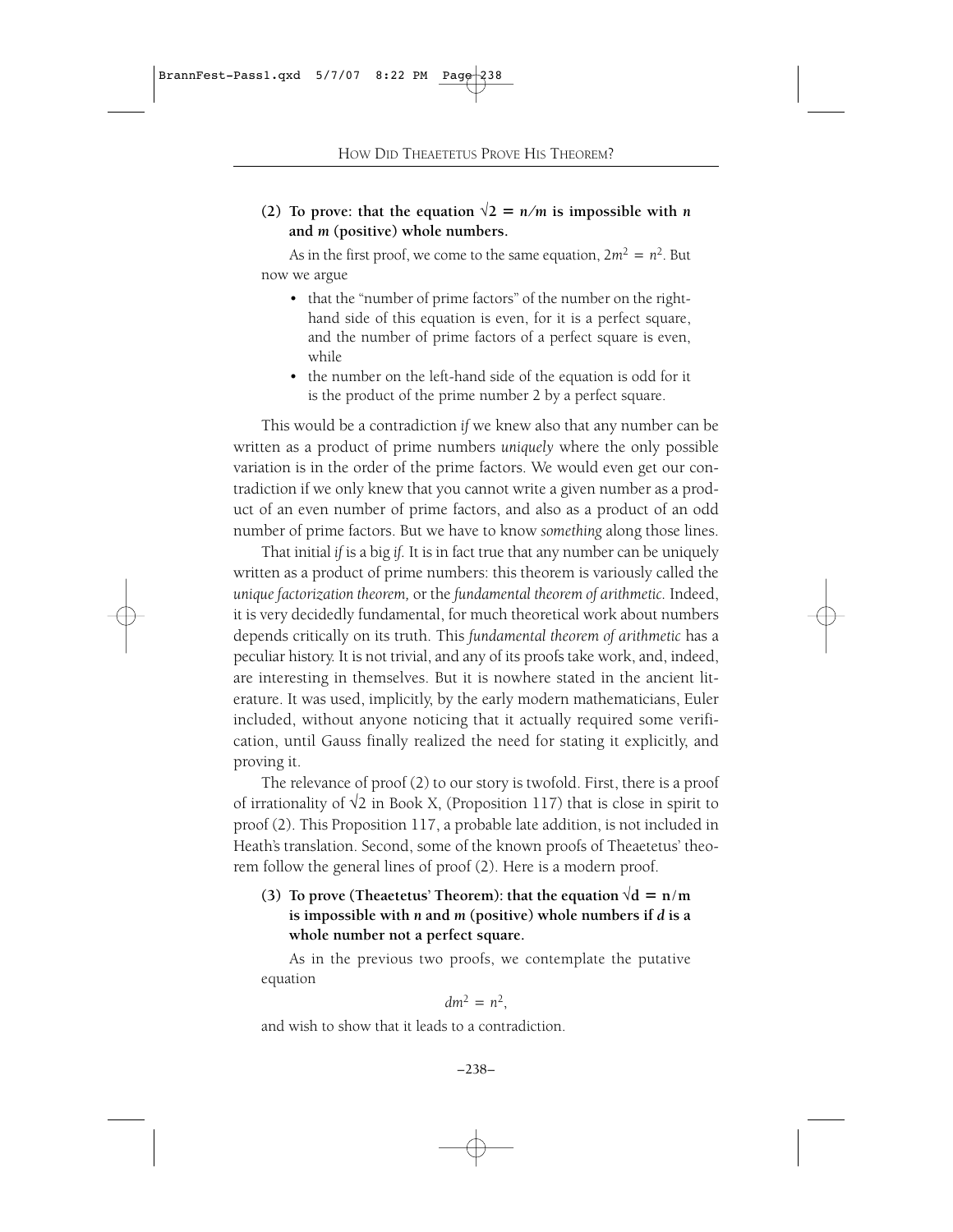Find a prime number *p* dividing *d* with the property that the exponent *e* of the maximal power of the prime *p* that divides *d* is odd. This means that we are looking for a prime *p* such that *pe* is a divisor of *d* but  $p^{e+1}$  is not, and *e* is an odd number. So, if *d* were, say, 250, we could take  $p$  to be 5, because  $5^3$  divides 250 but  $5^4$  does not; so the (odd number) 3 is the exponent of the maximal power of the prime 5 that divides 250. It is important to us that we can, in fact, find such a prime number (i.e., whose maximal power dividing *d* is odd) *exactly* when *d* is *not* a perfect square.

We are now going to try to compute the exponent of the maximal power of *p* that divides the right-hand side of the displayed equation, and the exponent of the maximal power of *p* that divides the left-hand side of the equation. As you might guess, the first of these is even, and the second is odd.

We will be able to perform our computation (of the exponent of the maximal power of *p* that divides each side of the displayed equation) if we knew, for example, how these "exponents of maximal powers of *p* dividing numbers" behave when you multiply two numbers. It seems reasonable to hope, for example, that the following rule applies:

**The additive rule:** *If p is a prime number, and A and B are numbers, the exponent of the maximal power of p that divides the product A*†*B is the sum of the exponent of the maximal power of p that divides A, and the exponent of the maximal power of p that divides B.*

If we use this additive rule, we can compute handily:

• If  $v$  is the exponent of the largest power of  $p$  that divides  $n$ , then (by the additive rule)  $2v$  is the exponent of the maximal power of *p* that divides  $n^2$ , so the exponent of the maximal power of *p* dividing the right-hand-side of our putative equation is

 $2v$ 

which, of course, is even.

• If  $\mu$  is the exponent of the largest power of  $p$  that divides  $m$ , then (by the additive rule)  $2\mu$  is the exponent of the maximal power of  $p$  that divides  $m^2$ , so the exponent of the maximal power of *p* dividing the left-hand-side of our putative equation, i.e.,  $dm^2$ , is (by the additive rule, again)

#### $2\mu + e$

which is odd, because *e* is odd.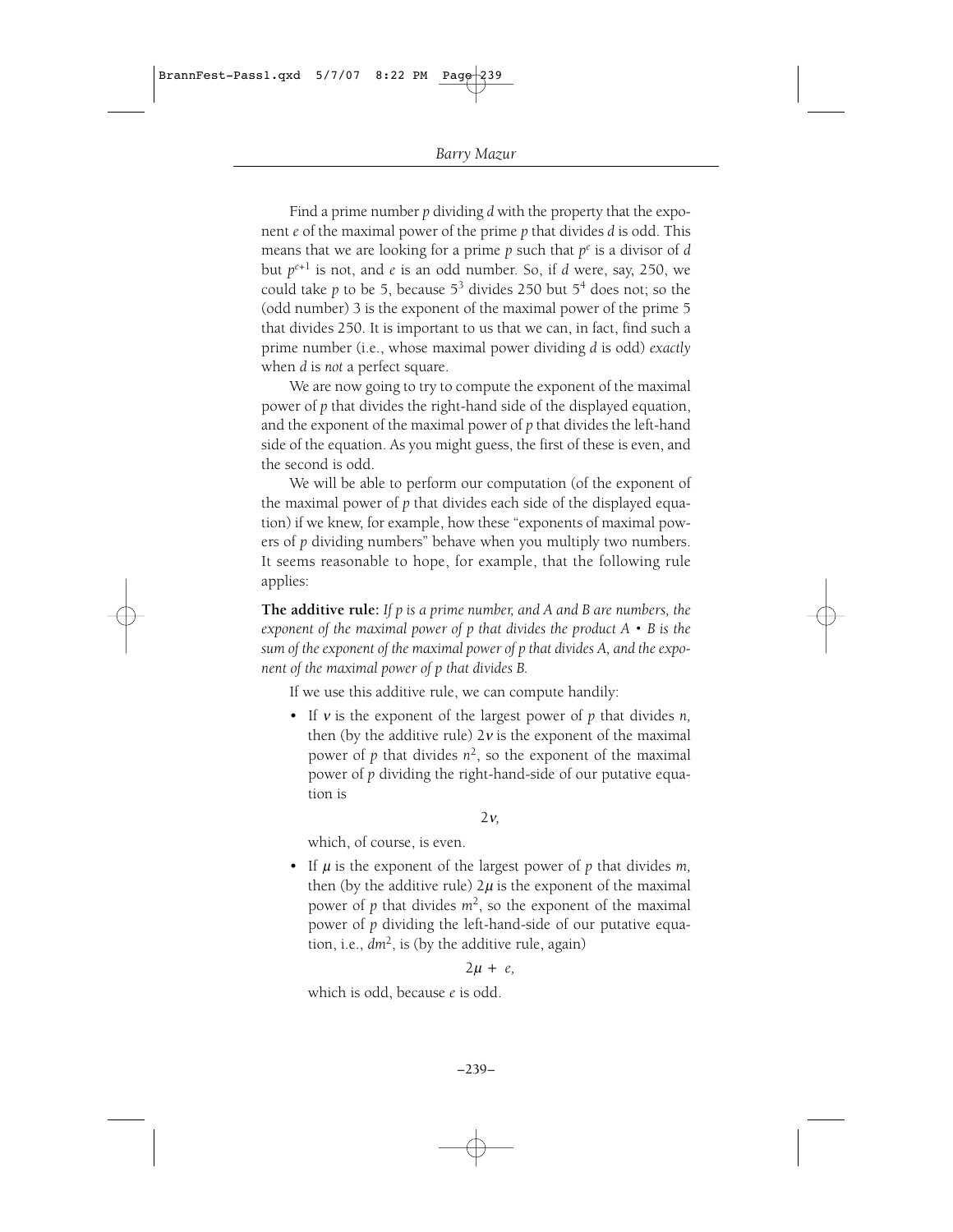To conclude our argument, we note the contradiction that we have one and the same number—the left-hand-side and the right-hand-side of an equation—such that the exponent of the maximal power of *p* dividing it is both *even* and *odd.* The culprit here is our initial assumption that we can find *m* and *n* (positive, whole) numbers forming an equation

 $\sqrt{d}$  = *n/m* 

when *d* is a number that is not a perfect square. Such an equation is therefore impossible.

The same format will give us the addendum that Theaetetus, in the dialogue of the same name, muttered under his breath, at the end of his description of his theorem; namely, the cube root of a number is irrational if the number in question is not a perfect cube. Theaetetus could continue and prove a similar theorem for fourth roots, fifth roots, etc., if he wished to do so, and if he developed the vocabulary to discuss higher roots.

# **9 THE ENGINES OF PROOFS**

I wrote earlier about theorems that prove themselves; but, strictly speaking, no theorem proves itself. Any demonstration that is interesting tends to have some *engine* in it, so it can proceed. I like the mechanical analogy here: an automobile must have lots of "stuff" to render it usable, but at its heart, there is its engine, a prime moving part, that gets it actually rolling.

I grant that it may be something of a subjective judgment, but I think of it often as an exercise helpful in appreciating the flavor of a specific theorem to decide what you think its engine is.

Sometimes the engine is pretty close to the theorem itself, as with the Euclidean algorithm, where there are two engines, to my way of reckoning. The first is a basic *distributive law* telling us that if a number, *d,* is a divisor of two numbers, it is also a divisor of their sum and difference. The second is that we are reducing a problem about two numbers to a problem about two "smaller" numbers, and such a process must terminate after only finitely many iterations, and we bank on this general fact.

With Euclid's theorem on the infinitude of primes, there are also at least two little engines at work: the concept of "remainder after division" and the fact that any number greater than one is divisible by some prime number.

I view the *additive rule* as the crucial *engine* in the proof (3) that we have just sketched. The additive rule, in turn, can be reconstructed from a cru-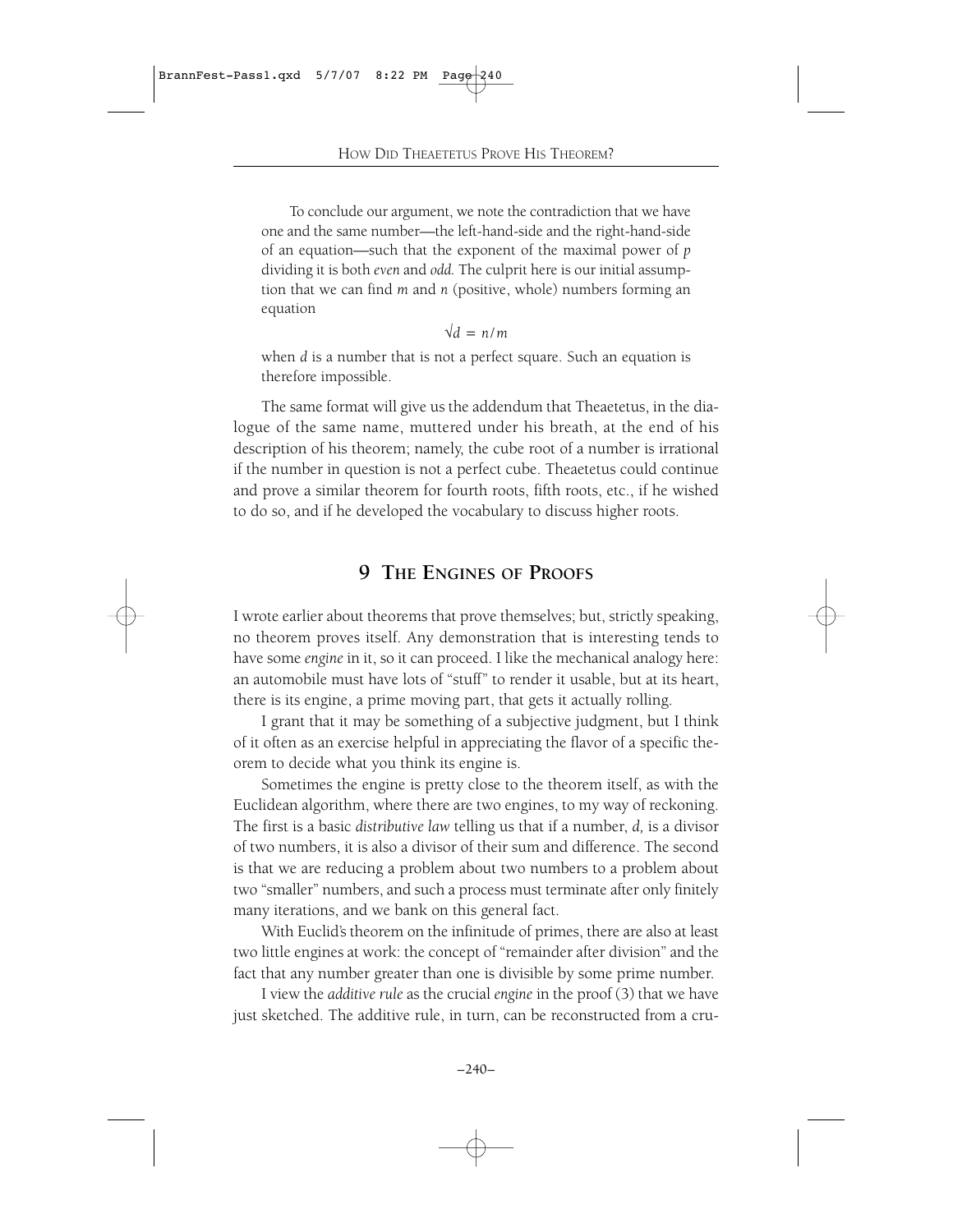cial piece of information that I will refer to by the phrase *when a prime divides a product.*

**When a prime divides a product:** *If a prime p divides a product of two numbers, A · B, then p divides A or it divides B.*

This then is the basic "moving part" in the demonstration of proof (3). Its statement is essentially<sup>3</sup> Euclid's Proposition 24 of Book VII. What is its proof?

# **10 WHEN A PRIME DIVIDES A PRODUCT OF TWO NUMBERS**

We teach this, in some form or other, in any beginning course in number theory or algebra:

*If a prime p divides A*†*B then p divides A or it divides B.*

and we have our choice of various strategies for its proof. The *engine* behind its most standard proof is nothing more than the Euclidean algorithm—a tool perfectly at Euclid's disposal. Here is a sketch of this standard strategy.

If the prime *p* divides *A* we can go home, so suppose it does not. Since *p* is a prime number not dividing *A,* we can conclude that the greatest common divisor, i.e., the GCD, of the numbers *p* and *A* is 1. Now recall that by running the Euclidean algorithm backwards you can always express the GCD of two numbers as a difference between a multiple of one of the numbers and a multiple of the other. In this case, then, we would be able to express 1—the GCD of *p* and *A*—as the difference between multiples of one and multiples of the other. Allow me, then, to do this by writing

#### $1 = s \cdot p + r \cdot A$

where *s, r* are whole numbers (of which one and only one is negative). Multiply this equation by *B* to get

#### $B = spB + rAB$ .

Now our prime number *p* divides the first summand on the right, *spB,* because *p* itself occurs as a factor in that number. The prime *p* also divides the second summand *rAB* because, by our hypothesis, it divides *AB.* Therefore it divides the sum; that is, *p* divides *B.*

For proofs (1) and (2) in section 8 above all you would need is this displayed theorem for the prime number  $p=2$ , which is of a lesser order of dif-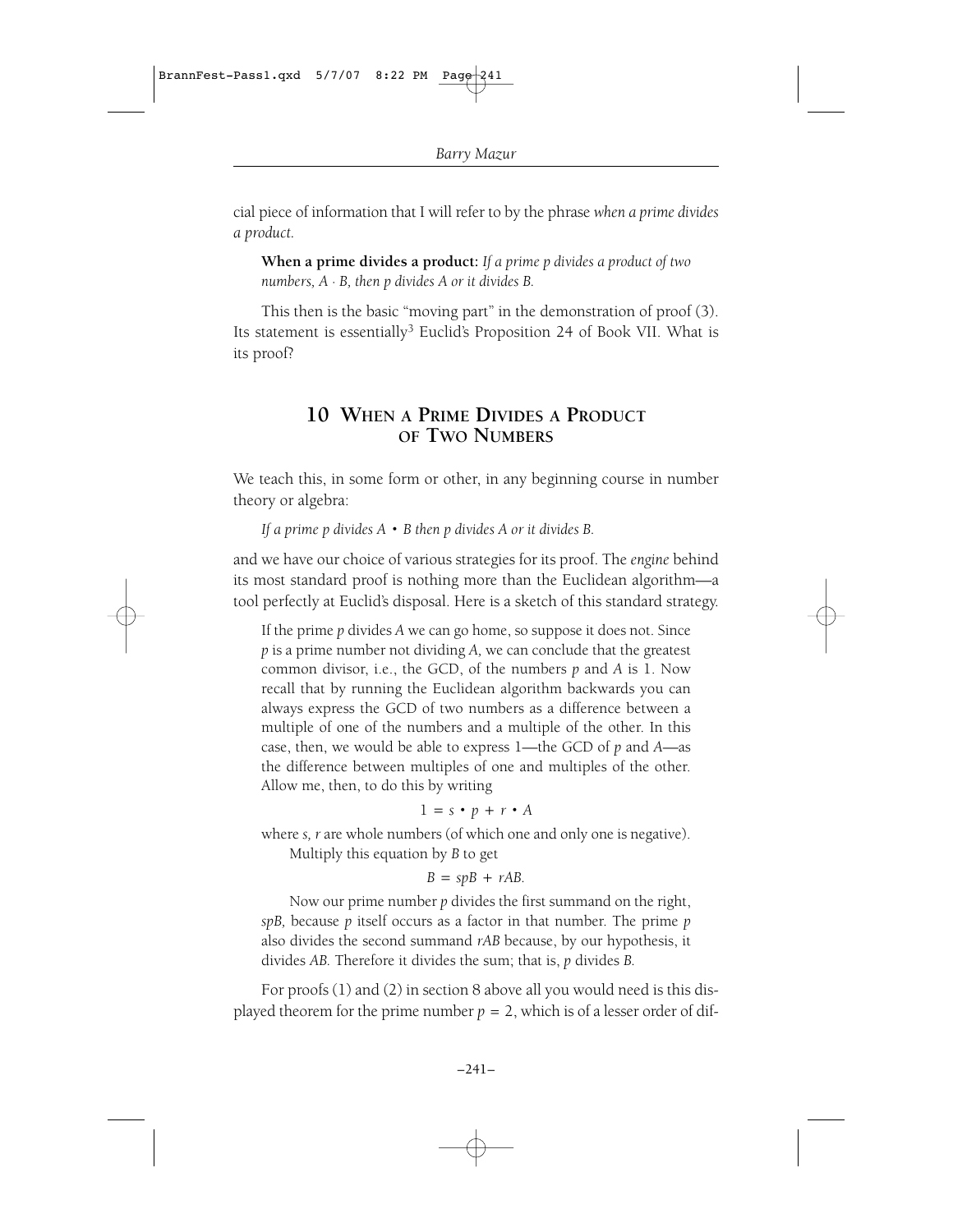ficulty: it is simply saying that the product of two numbers is even only if one of those two numbers is even. This fact, which is just telling us that the product of two odd numbers is odd, can be demonstrated by expressing the two odd numbers as  $2a - 1$  and  $2b - 1$  where *a* and *b* are numbers, performing the multiplication, and noting that the product is again odd, being of the form  $2(2ab - a - b) + 1$ .

# **11 WHEN A PRIME DIVIDES A PRODUCT OF TWO NUMBERS, IN EUCLID**

As I have mentioned, the statement that if a prime divides a product of two numbers, it divides (at least) one of them, is essentially Euclid's Proposition 24 of Book VII.

The engine driving Euclid's demonstration of Proposition 24, however, is Proposition 20 of Book VII. Our agenda then is

- first to review the statement of Proposition 20,
- then to show how it establishes Proposition 24,
- and then to focus our attention on how to establish Proposition 20.

Proposition 20 of Book VII says (my mild paraphrase):

*If a*/*b is a fraction, i.e., a ratio of two whole numbers a and b, and if c*/*d is a fraction such that*

 $a/b = c/d$ .

*and such that among all fractions equal to a*/*b the fraction c*/*d has the smallest numerator c, then c divides a (and d divides b).*

Accept this Proposition, and the essence of the proof in Euclid's Proposition 24 is easy enough to sketch:

If the prime number *p* divides the product *AB,* we write *AB* as a multiple of *p,* getting an equation of the form

*AB*=*mp*

where *m* is a number. Now form the ratios:

$$
B/m = p/A
$$

and let *r* be the rational number that is their common value. By Proposition 20, if *c*/*d* is the fraction equal to *r* where *c, d* are whole numbers and *c* is the smallest numerator of any fraction equal to *r,* then *c* divides all numerators of fractions equal to *r.* Therefore *c* divides *p.* But since *p* is a prime number we have only two possibilities. Either  $c=1$ , giv-

–242–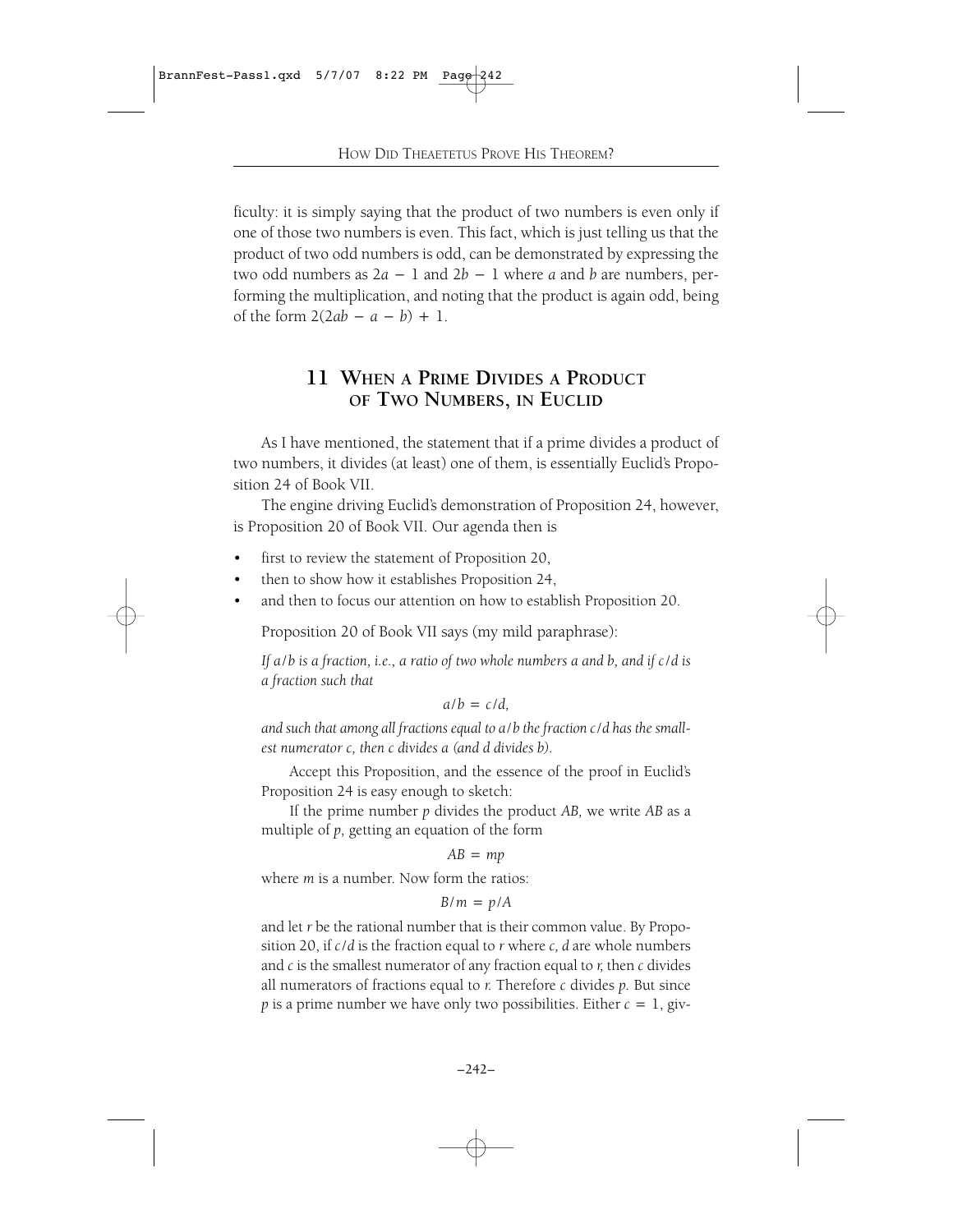ing us that *p* divides *A*, which would make us happy; or else,  $c = p$ , but since, as the displayed equation shows, *B* is also a numerator of a fraction equal to *r*, we would then have that  $c = p$  divides *B*, which would also make us happy. That is, depending upon the two possibilities,  $c=1$  or  $c=p$ , we would have that  $p$  divides  $A$ , or  $B$ , as was to be proved.

The final item on our little agenda, then, is Proposition 20.

### **12 PROPOSITION 20 OF BOOK VII**

Here, again, is the statement of that proposition.

**Proposition 20:** *Let r be a (positive) rational number. The smallest numerator of all fractions equal to r divides the numerator of any fraction equal to r.*

Now I don't quite follow Euclid's proof of this pivotal proposition, and I worry that there may be a tinge of circularity in the brief argument given in his text.<sup>4</sup> It is peculiar, though, that Euclid's commentarists, very often quite loquacious about other issues, seem to be strangely silent about Proposition 20 and its opaque proof, for it is an important piece of Euclid's number theory; even Heath, who is usually magnificently generous in his comments at problematic moments in the Euclidean text, seems not to flinch as he restates, in modern language, the step in Euclid's demonstration of Proposition 20 that is difficult for me to understand. A recent article,<sup>5</sup> however, discusses the logical insufficiency of the proof of Euclid's Proposition 20; Pengelley and Richman offer an elegant way of interpreting Euclid's text so as to, on the one hand, patch up Euclid's logic, and on the other hand, explain why so few commentators seem to have discerned the need for a patch.<sup>6</sup>

I too—with Euclid's permission—want to offer a way of "patching Euclid's Proposition 20" making use of the preparatory material Propositions 5 and 6 Book VII, and guided by the assumption that we have here a "laconic text" but not an inherently illogical one. I hope that what I will recount does not vastly violate the tradition of Euclid's mathematical thinking.

To prove Proposition 20, then, let *a*/*b* be the initial fraction and *c*/*d* be the fraction such that  $a/b = c/d$  and such that the numerator *c* is the smallest numerator of any fraction equal to *a*/*b.*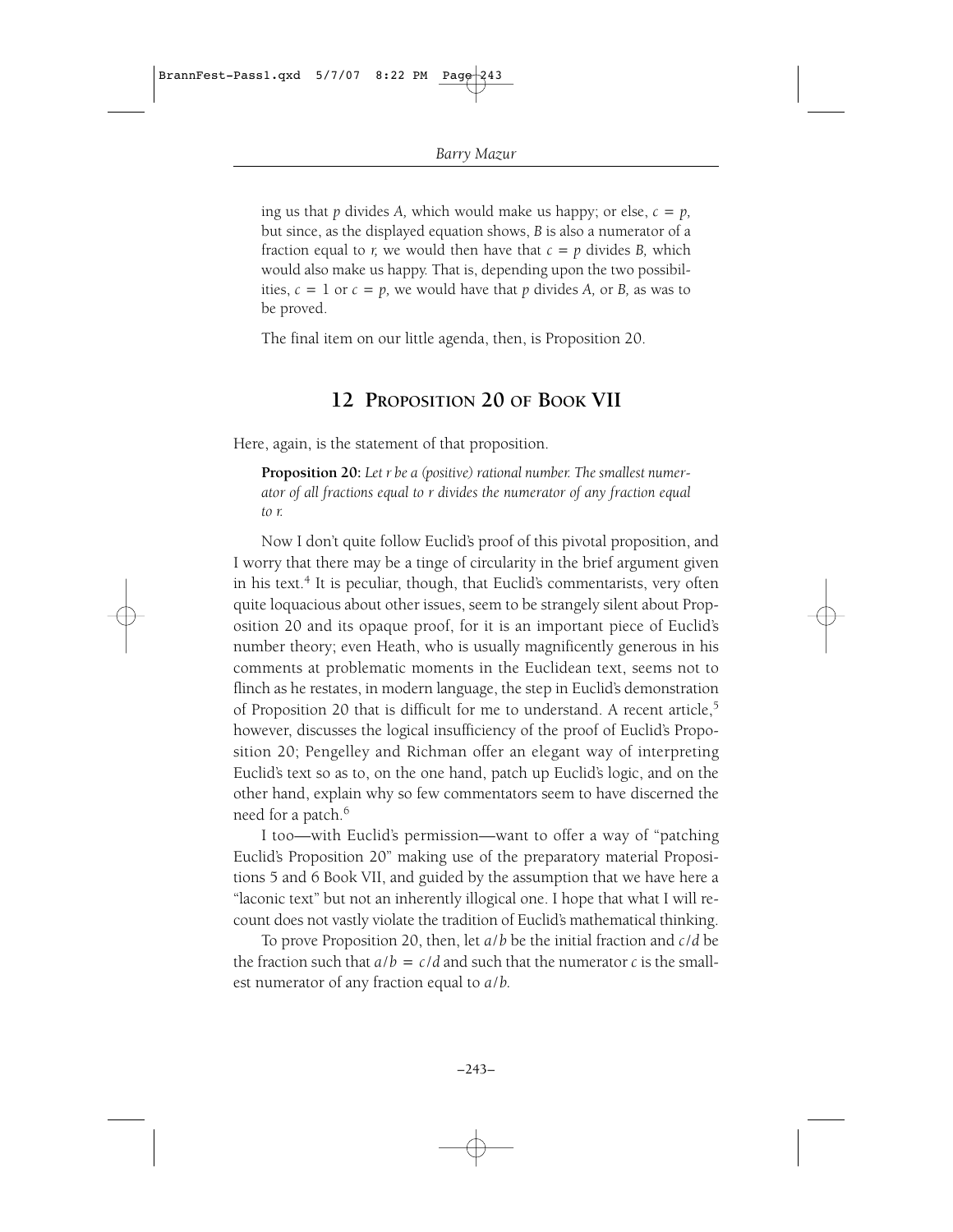Of course, if  $a = c$  we are done, so  $c$  is strictly less than  $a$ . Find the largest multiple of *c*,  $m \cdot c$ , that is strictly less than *a*. Then we have that  $a$  $m \cdot c$  is less than or equal to  $c$ , for if it were strictly greater than  $c$ , then the next multiple in line, namely  $(m + 1) \cdot c$ , would be strictly less than *a*.

For example, if *a* were 7 and *c* were 3, then twice 3, which is 6, is the largest multiple of 3 strictly less than 7; and  $a - m \cdot c = 7 - 6 = 1$  is indeed strictly less than *c*=3.

At this point we shall make use of the information in Propositions 5 and 6 of Book VII—put in modern terms they are some of the standard algebraic rules for manipulation of fractions. To paraphrase their statements:

*If we have an equality of two fractions*

*S*§*T*=*U*§*V*

*with S larger than U then the fraction whose numerator is the difference of the numerators of S/T and U/V, and whose denominator is the difference of the denominators of S*§*T and U*§*V, is also equal to the common value of S*§*T*=*U*§*V. In symbols:*

$$
S/T = (S - U)/(T - V)
$$
.

Since

$$
a/b = (m \cdot c)/(m \cdot d)
$$

and *a* is larger than  $m \cdot c$  we can conclude that the fraction whose numerator is the difference of the numerators of  $a/b$  and  $(m \cdot c)/(m \cdot d)$ , and whose denominator is the difference of the denominators of  $a/b$ and  $(m \cdot c)/(m \cdot d)$ , is also equal to  $a/b$ . In symbols:

 $a/b = (a - mc)/(b - md)$ .

But *a – mc,* which is now exhibited as a *numerator* of a fraction equal to  $a/b$ , is also, by construction, less than or equal to  $c$ . Since  $c$  is the smallest such numerator, we had better have  $a - mc = c$ , or, in other words,  $a = (m + 1) \cdot c$ , i.e., *a* is a multiple of *c*, as was to be demonstrated.<sup>7</sup>

### **13 MAKING TWO PROOFS TALK TO EACH OTHER**

It is time to take stock of what we have done so far:

• We contemplated the statement of Proposition 24 of Book VII *if a prime divides a product it divides one of the factors* as an important engine.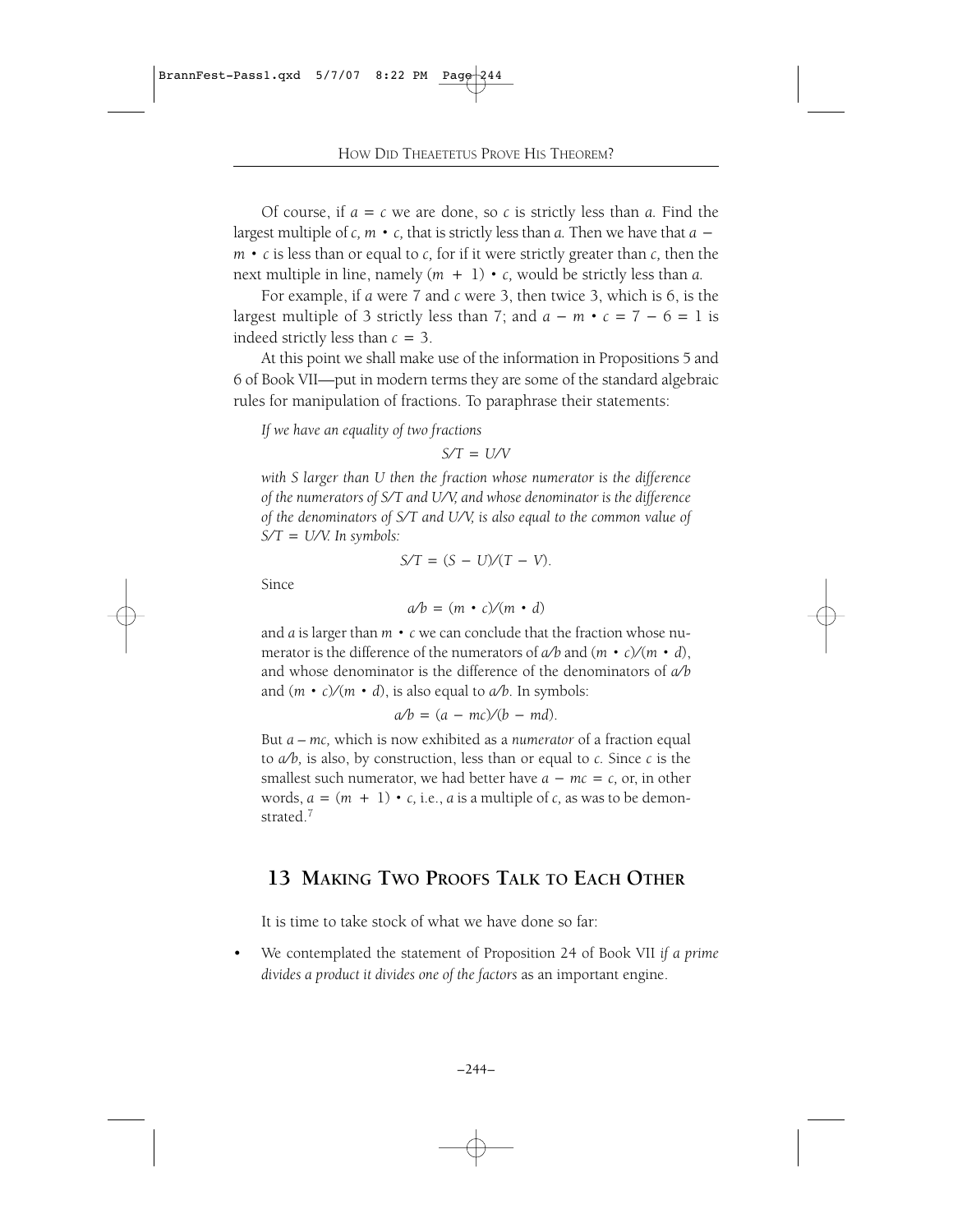- We gave one of the standard modern proofs of this statement. This proof makes essential use of the Euclidean algorithm, so I'll refer to it as the *Euclidean algorithm proof.*
- We reviewed the route that Euclid offers us, as a strategy for the proof of his Proposition 24; namely via his Proposition 20.
- We gave a sketch of a correct proof of Proposition 20, culling material from earlier in Book VII (specifically, Propositions 5 and 6), in hopes that we have remained within the compass of Euclid's vision of number. I'll refer to this proof as the *"smallest numerator" proof.*

Although the Euclidean algorithm is surely one of the strategies palpably available to Euclid, the very structure of his Book VII would keep Euclid from employing the *Euclidean algorithm proof.* For Proposition 24 is comfortably in the middle of his text, and although the text begins straightaway with a *formulation* of the Euclidean algorithm (Props. 1, 2), information critical for the use of this algorithm is kept to the very end (Proposition 34).

As a result, we now have two quite different demonstrations of the statement *if a prime divides a product it divides one of the factors;* namely, via the Euclidean algorithm, and via the proposition regarding the smallest numerator, as we described above.

Whenever we have two proofs of the same thing, we have three questions in front of us:

- Are they "really" different proofs?
- Do they "really" prove the same thing?
- Is there a way of synthesizing them, forming something larger, more clarifying than either of them?

A preliminary chore sometimes needs to be done, to be able to compare the two proofs at all. Sometimes we must rephrase one, or both of them, in slightly different language, so that they are capable of "speaking to each other." This is necessary here, so let me refashion, and sharpen, the statement of the *smallest numerator proof* ever so slightly, to prepare it for its encounter with the *Euclidean algorithm proof.*

**The Smallest Numerator Proposition, recast.** *If a positive rational number r* is expressed as a fraction in two ways  $r = A/B = C/D$  then it can *also be expressed as a fraction*  $r = E/F$  *where the numerator*  $E$  *is the greatest common divisor of the numerators A and C.*

The reason why the recast proposition implies the fact that the smallest numerator divides all numerators of fractions equal to a given rational num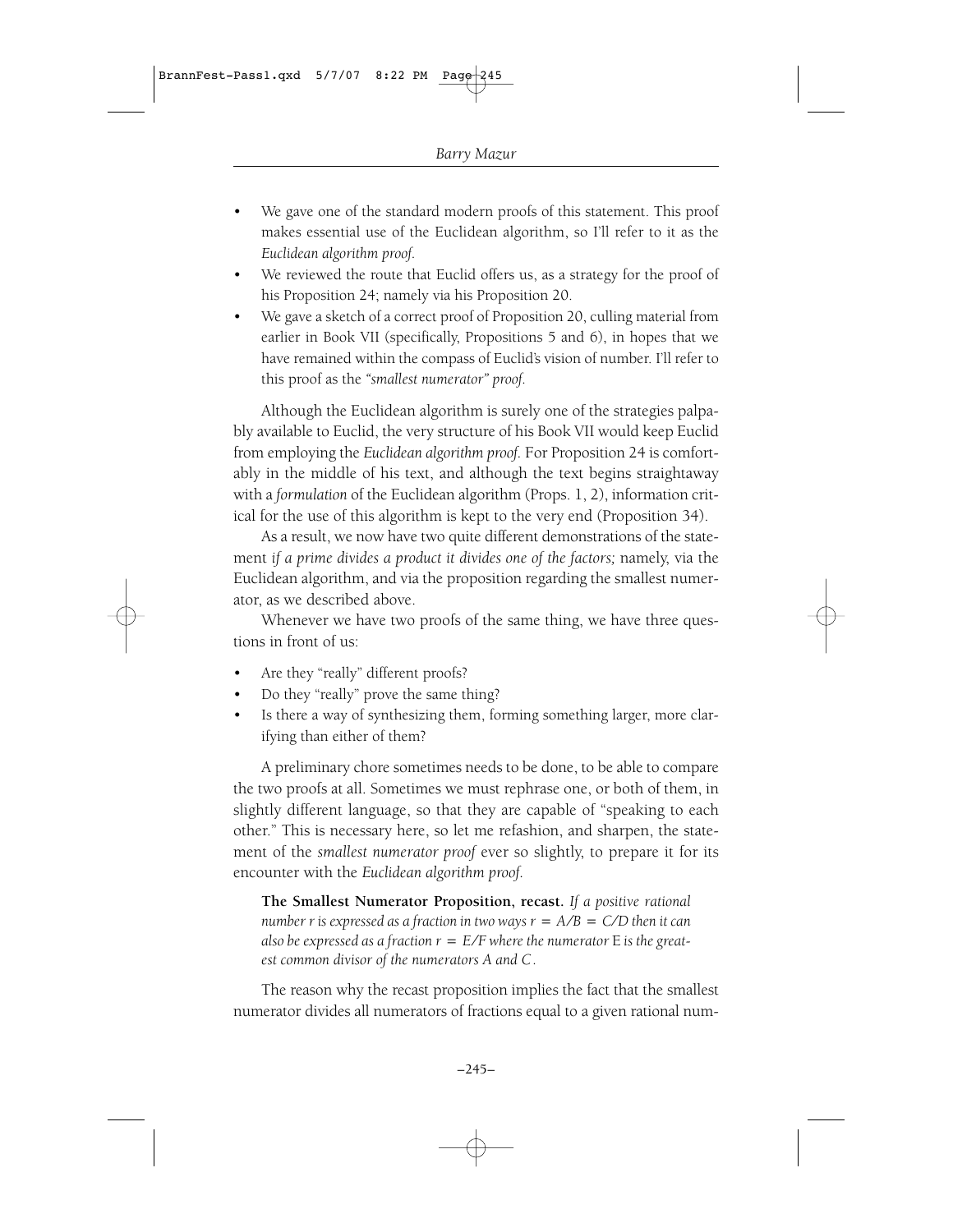ber is that (using the notation we have at our disposal) the greatest common divisor *E* divides *A* and *C*; now if *C were* the smallest numerator, it would be necessarily the case that  $C = E$ , and therefore *C* divides *A*, and *A* could have been taken to be *any* numerator of a fraction equal to *r.* This latter statement is just our old version of the "smallest numerator proposition."

The recast version of the smallest numerator proposition has a more concrete aspect than the original formulation, and no wonder: it has engaged as a resource the mighty Euclidean algorithm, thereby moving a step closer to the *Euclidean algorithm proof.* If we were to follow this further, we would find our two proofs merging into one unified understanding of *when a prime divides a product.* But, of course, we would not, even then, be done.

# **14 TURNING THINGS AROUND**

Sometimes, when we have defined a concept *P* and then have proven, by a proposition, that *P* is equivalent to *Q*—that *Q characterizes P*—we find that we have a remarkable option open to us. We can turn the tables on the *definition* and the *proposition* by "starting over again," so to speak, and redefining that same concept as *Q,* and then regarding the proposition as affirming that *Q* is indeed equivalent to *P.*

We see shades of this turn-around strategy in other disciplines: we wish to define the almost ungraspable notion of *intelligence,* for example, and we have a sense that, whatever it is, it is—if not equivalent to—at least somehow related to performance on a certain curious *test.* We then, it seems, formulate a definition in terms of performance on that test, refashioning the name of what we're after as *Intelligence Quotient.* We don't do this capriciously, of course: we are not, after all, hellbent on confusing ourselves. We would not, I imagine, do such a strange thing—put the responsibility of earmarking such an extraordinary concept as *intelligence* onto the shoulders of a single number—if we had a more straightforward definition—or measure—of intelligence. Perhaps we shouldn't do this, with any confidence, in any case.

The "turn-around tactic" in mathematics has quite a different flavor. There, we assume that we have a perfectly clear definition of the concept *P* to begin with. We only turn around and redefine the same concept as *Q* if doing so sheds light—a new light—on the concept that is already grasped.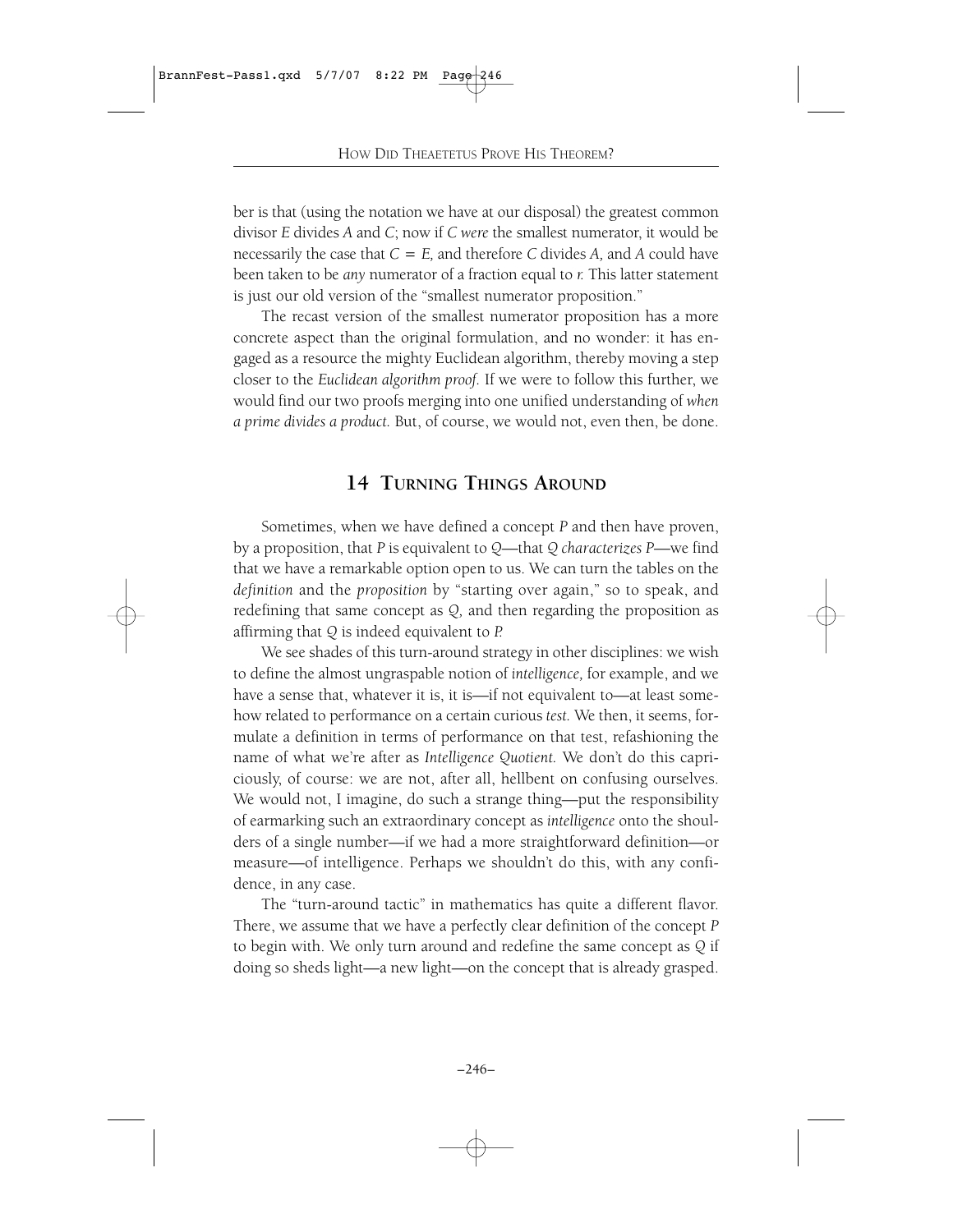One of the most striking "turn-arounds" in modern mathematics is in the very definition of prime number. The property satisfied by primes, for which we have given two proofs, namely *when a prime divides a product it divides one of the factors* is a characterization of prime numbers: A prime number *p has* this property, as we have seen. A composite number *N does not have* this property (factor *N* as  $N = A \cdot B$  with both *A* and *B* less than *N*, and here we have a case where *N* divides, and in fact is equal to, a product, but doesn't divide either factor).

Not only is this property a characterization of prime number, but it reflects a fundamental feature of prime numbers; in fact, such an important characterizing feature of primality that there is much to be gained in our understanding if we simply turn the tables on the the way we introduce primes into our discussion, and make the following new

**Turn-Around Definition:** *A* **prime number** *is a number that has the property that whenever it divides a product of two numbers, it divides one (or both) of the numbers.*

What we have done in the preceding sections, from this vantage, is, effectively, to have shown two proofs of the fact that this table-turned definition of prime number coincides with our usual definition.

This new definition, expressed in the language of the modern notion of ideals, is the gateway to the modern conception of algebra, and the profound link between geometry and algebra. But that is another story, and will only deepen our appreciation of *when a prime divides a product* as the somewhat laconically addressed glorious center of Euclid's Book VII, and as a possible engine to Theaetetus' demonstration of his theorem.

# **15 READING EUCLID**

In a prior section we forced one aspect of Euclid—his algorithm that frames Book VII like a pair of book-ends—to talk with another aspect of Euclid—the somewhat terse middle of Book VII. It seemed to me that this glorious text deserves to have such a face-to-face internal encounter. Of course, all reading is a more external encounter between at least two subjects, reader and writer, as aided by a speechless and speechful messenger, namely the material book. Most of the time, when we refer to our reading, we may quote the author at length, discuss chapters, sections, and page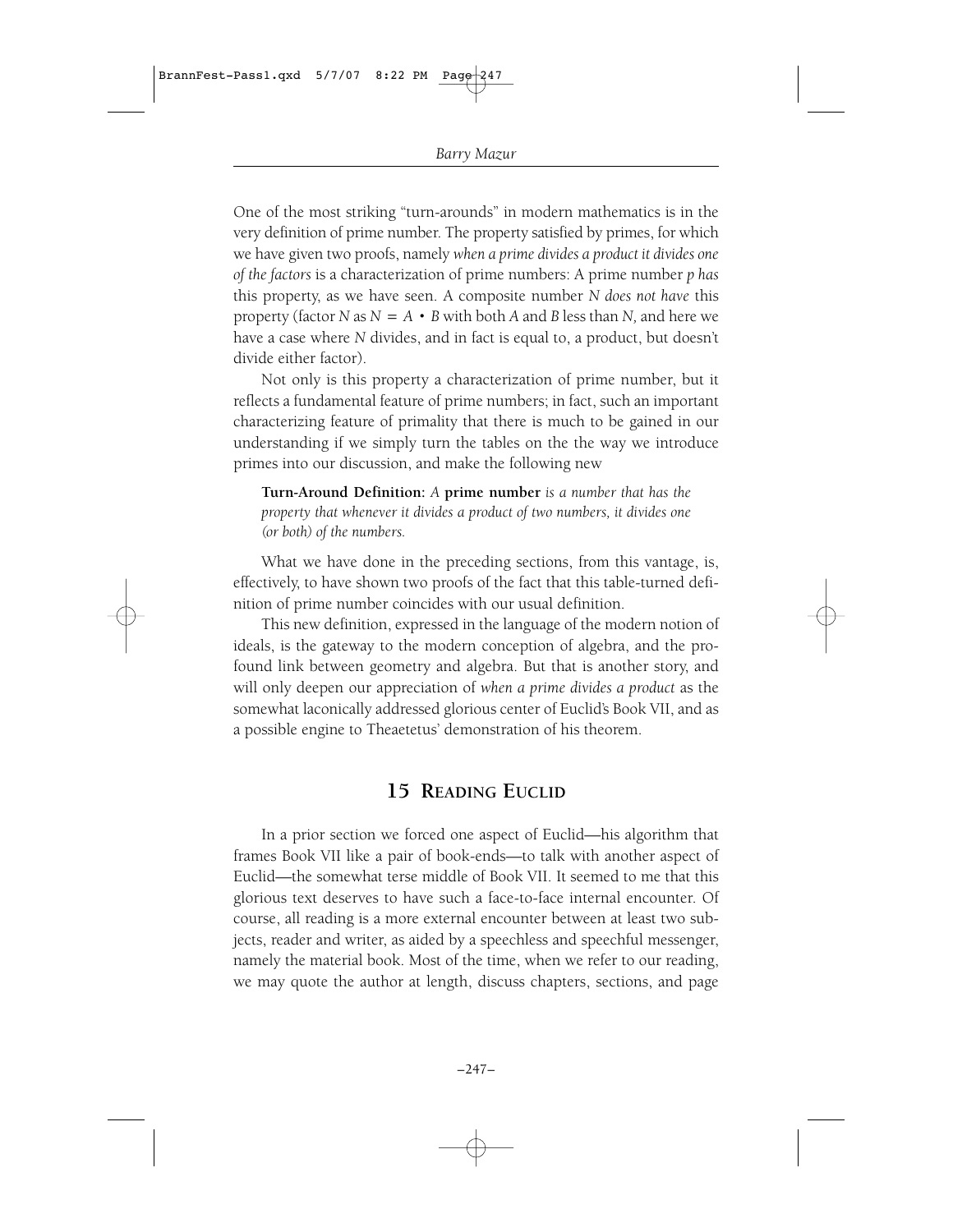numbers, but we rarely refer to the physical presence of the book itself, ever in front of us as we contemplate its contents.

In my case, I have a copy of Sir Thomas Heath's three-volume paperback series that translates and comments on the thirteen books of *Euclid's Elements,* published by Dover in 1956, but now lacking some of its front covers. This set was originally used as a school text by my young sister-inlaw Ali, Alexandra Dane Dor-Ner, when she studied Euclid at St. John's College in Santa Fe in the mid-1960s, and the books were passed to me when she died some fifteen years ago. My copy of Book VII is especially invigorated by Ali's marginal notes, recording her extraordinarily vivid encounter with Euclid. I'm intrigued to see that it is around Propositions 5 and 6 that Ali's pencil notes have reached a crescendo. So, when I read, the three of us are in "the room" together: Euclid, Ali, me. Her questioning of Euclid has its intense moments, and when this happens, I find that I can sit back and imagine Euclid—distracted from gazing upon beauty bare—responding.

"Unproved"—Ali writes at one point, and on reading this I'm taken, at the same time, with a sense of pride for my (then teen-age) relative, and a sense of admiration for the accomplishment of Euclid, who had instilled such a high level of scrutinizing question-asking and question-answering that halfway through his thirteen books, a reader will have learned this intimately so as to demand it, vigorously, of Euclid himself.

Eva Brann, in her essay "The Second Power of Questions," talks of the different kinds of *questions, problems, dilemmas* and *mysteries.* The lesser categories of problems, dilemmas and mysteries, Eva says, "belong to a type of question that calls for the answer to do away with the question." Eva pinpoints the distinction between *mysteries* and *problems* by quoting a fourthgrader who, in *Thinking: The Journal of Philosophy for Children,* says: " If I were to find myself on the moon, it'd be a mystery how I got there but it'd be a problem how to get back."

The title question of this article, for example, lives somewhere in these lesser categories. But there exist also the "true" questions, about which Eva writes:

These are never resolved nor do they lapse, but they collect about themselves an ever-live complex of reflective results.

Euclid's inquiry about numbers deftly points us to some of the most abiding questions in mathematics:

• Euclid has convinced us of the important role that prime numbers and the notion of *relative primality* play in our understanding of arithmetic, and yet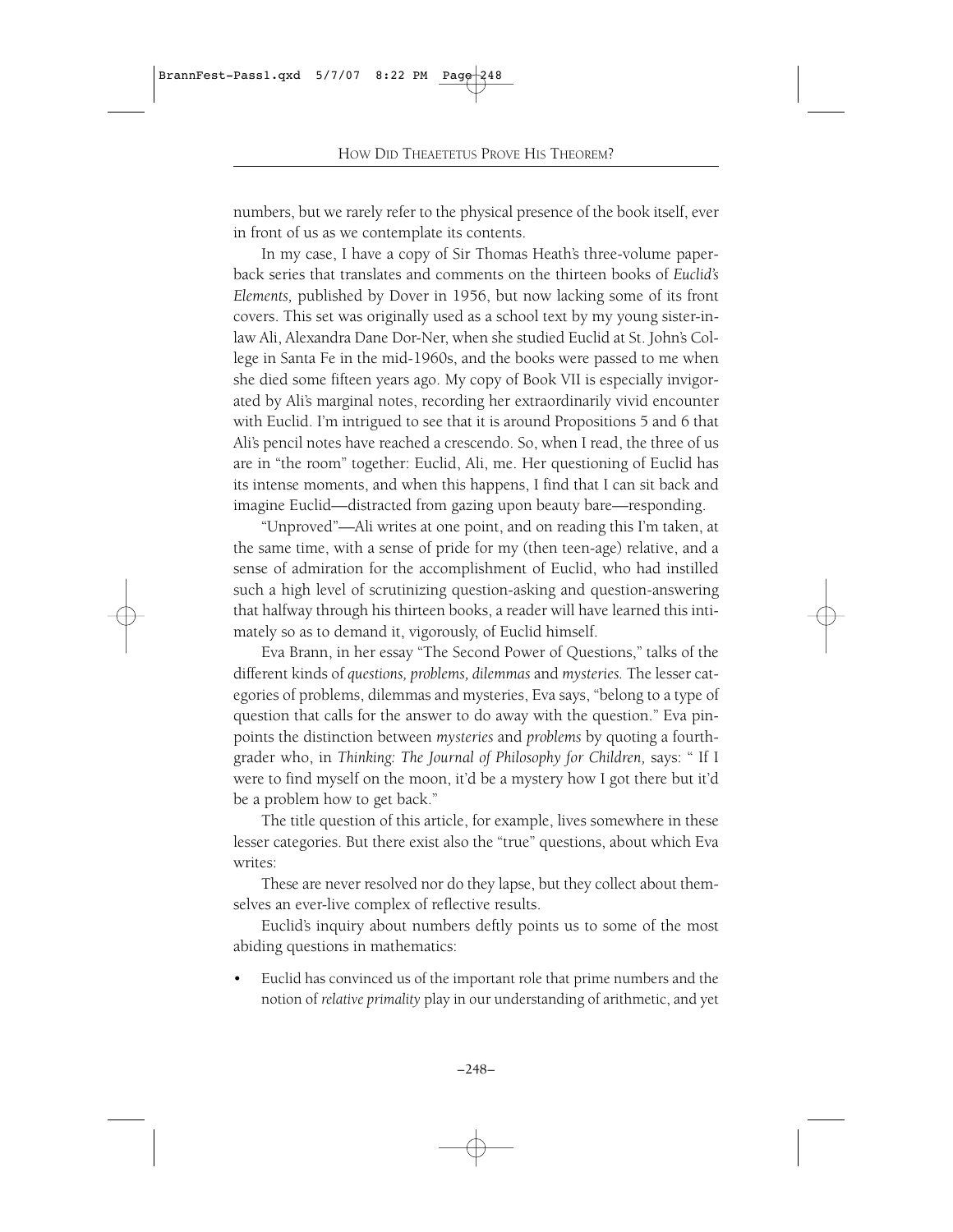we are still only at the beginning of our understanding of the laws governing prime numbers, and even more specifically, governing the placement of prime numbers among all natural numbers.

- Euclid has introduced us to "his" algorithm, and now—especially with the advent of electronic computing—algorithmic thinking is ubiquitous in our theoretical and our practical studies.
- Euclid has inspired us to organize our sciences as discursive, rational, structures—with articulated *definitions, axioms,* and *propositions,* so that when we come to our conclusions we can truly hold them "beyond a shadow of a doubt."

These are examples of the "true" questions that Eva is celebrating: questions that provide nourishment for long conversations, inviting anyone to enter, to think afresh, to converse.

#### **NOTES**

- 1 Robert Kaplan.
- 2 Section 10, page 73 in "The Commentary of Pappus on Book X of Euclid's Elements," Arabic text and translation by William Thomson, Harvard University Press, Cambridge Mass, 1930.
- 3 Euclid phrases this slightly differently, but the essence of the statement hasn't been significantly modified by our recasting of it. He formulates the property as saying that if a number is relatively prime to *A* and divides *A*†*B* then it divides *B.*
- 4 This problematic Proposition 20 of Book VII is cited, for example, in the proofs of Propositions 20, 21 of Book VIII, these being cited, respectively, in the proofs of Propositions 22, 23 of Book VIII, which, in turn are cited in the proofs of Propositions 24, and 25 of Book VIII. These latter propositions are a formulation of Theaetetus's Result.
- 5 David Pengelley and Fred Richman, "Did Euclid Need the Euclidean Algorithm to Prove Unique Factorization?" *American Mathematical Monthly* 113 (March 2006): 196–205.
- 6 Pengelley and Richman formulate two concepts; the first they call *Eudoxian proportionality,* which is the elementary proposition that says that  $a:b = c:d$ if and only if *ad*=*bc*; the second they call *Pythagorean proportionality,* which is the significantly deeper statement about whole numbers that says that  $a:b = c:d$  if and only if there are whole numbers *x*, *y*, *m*, and *n* such that

 $a = mx$ ,  $b = nx$ ,  $c = my$ ,  $d = ny$ .

It is this deeper statement that contains the essence of Proposition 20. Their argument is that ellipsis in Euclid's text leads us to misread a reference to